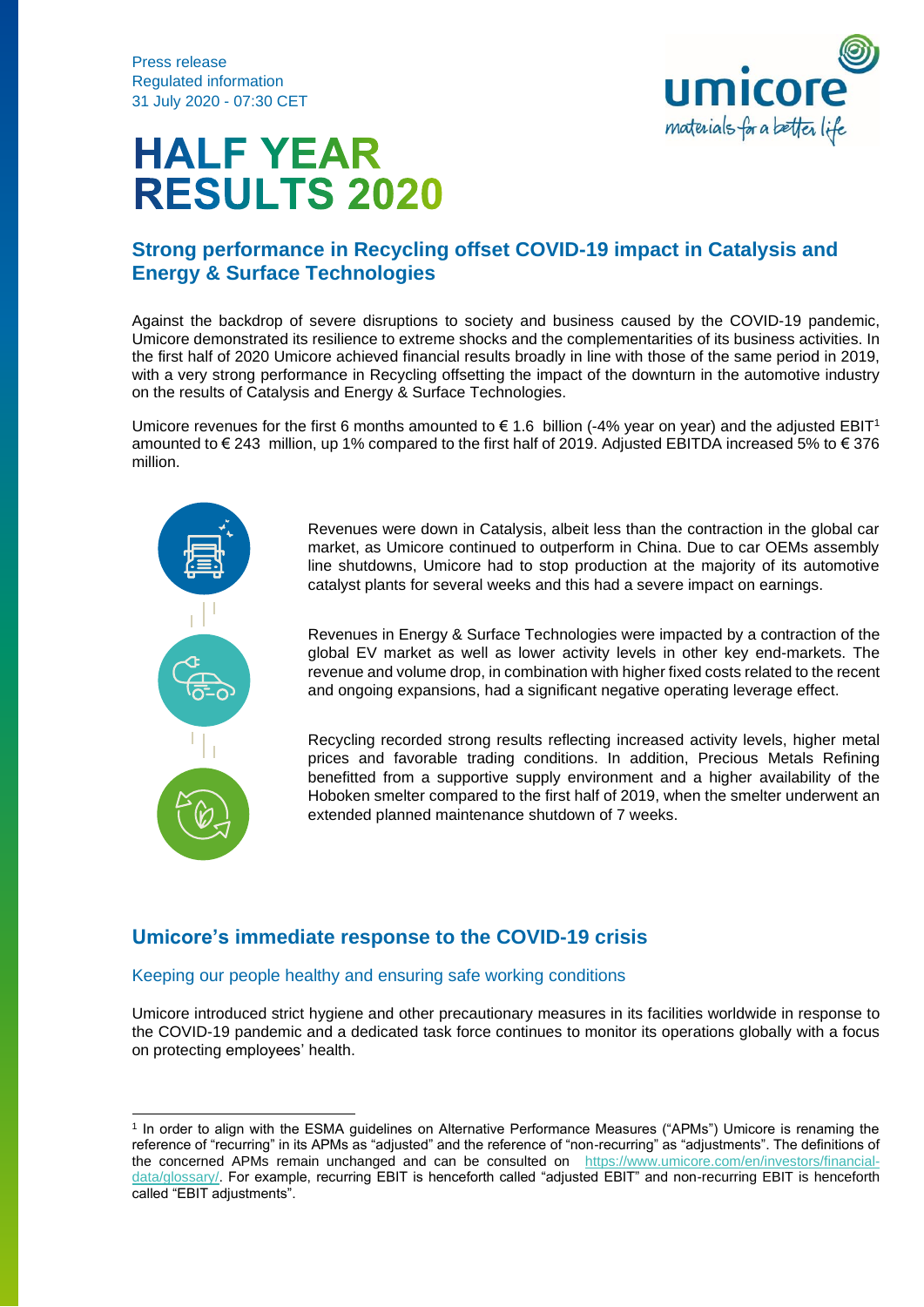

#### Preserving cash

Several measures were launched at the beginning of the pandemic to reduce costs, optimize working capital and delay certain investments. Umicore rapidly adjusted its production capacity where needed and furloughed part of its workforce where applicable. Meanwhile, all production plants have resumed operations and most furloughed employees have returned to work. Umicore's Supervisory Board also decided to reduce the 2019 dividend to € 0.375 per share, as opposed to the initial proposal of € 0.75 per share. Swift and consistent implementation of these measures, combined with strong cash flows in Recycling, allowed Umicore to generate free cashflows from operations of € 108 million, well up compared to previous years, despite reduced activity levels.

## **Umicore's longer-term response to the COVID-19 crisis**

#### Further strengthening of funding structure and liquidity

Over the period. Umicore further strengthened and diversified its funding structure by issuing € 500 million in convertible bonds due 2025 and concluding an 8-year loan agreement with the European Investment Bank for an amount of  $\epsilon$  125 million. Umicore has ample liquidity with  $\epsilon$  1.2 billion of cash and equivalents on the balance sheet at 30 June 2020 and approximately € 1 billion of additional committed undrawn credit lines from core relationship banks. Its long-term debt profile has no material maturities prior to 2023.

#### Reassessing operations and value of assets

Considering the unforeseen disruptions caused by COVID-19 in several of its key end-markets, Umicore is reassessing its production footprint as well as the carrying value of certain assets. As part of this assessment, Umicore decided to consolidate its North American automotive catalyst production activities in Burlington, Canada and discontinue its automotive catalyst production in Tulsa, USA. Umicore has also impaired certain tangible and intangible assets. As Umicore continues to reassess its footprint and monitor the value of certain assets, additional cash and non-cash adjustments may be required in the second half of the year of a similar or somewhat higher size than those booked in the first half.

# **KEY FIGURES**

**Revenues of € 1.6 billion** (-4%)

**Adjusted EBITDA of € 376 million** (+5%)

**Adjusted EBIT of € 243 million** (+1%)

**EBIT adjustments of** - **€ 72 million,** primarily comprising impairments and restructuring charges

**ROCE of 10.9%** (compared to 12.3% in first half 2019)

Adjusted net profit (Group share) of **€ 148 million**  $(-2%)$  and adjusted EPS of  $\in$  0.62  $(-2%)$ 

**Cashflow from operations** of **€ 275 million** (€ 308 million in first half 2019), including a **€ 72 million increase** in **working capital requirements** from higher precious metals and PGM prices; **free cashflow from operations**<sup>2</sup> of **€ 108 million** (€ 50 million in first half 2019)

Capital expenditure plans were adjusted in the beginning of the pandemic and capex spend amounted to **€ 152 million** (€ 241 million in first half of 2019)

**Net debt at € 1,349 million**, down from € 1,443 million at the end of 2019. This corresponds to a **Net debt/ LTM adj. EBITDA ratio of 1.75x**.

The Supervisory Board decided to pay out an **interim dividend** of € 0.25 per share on 25 August.

 $2$  Free cashflow from operations = Cashflow generated from operations – capex – capitalized development expenses. Note: All comparisons are made with the first half of 2019, unless mentioned otherwise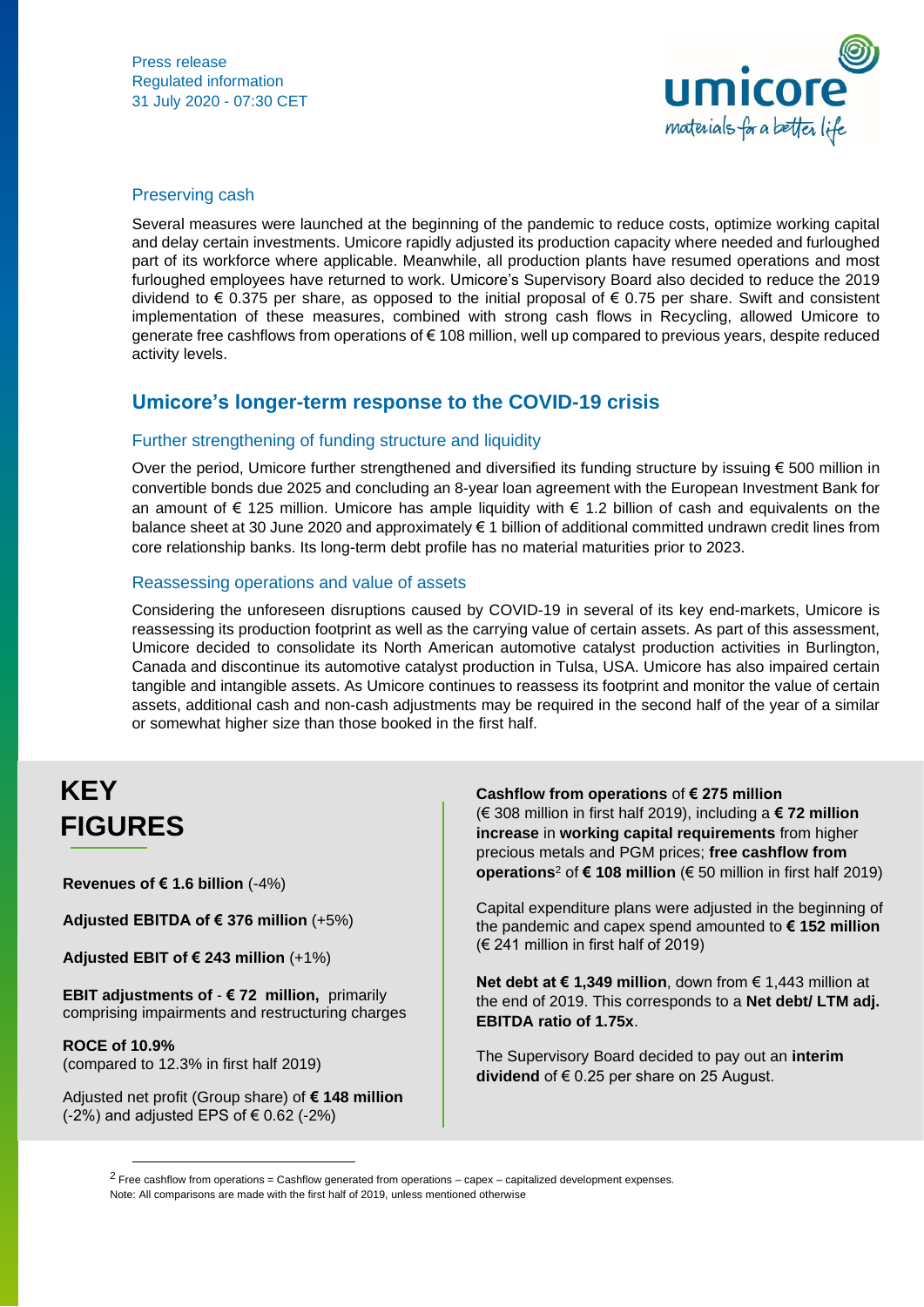

## **Growth drivers intact in clean mobility materials and recycling**

The COVID-19 pandemic has caused an unprecedented and sudden shock to the automotive industry and the overall economy globally. Despite short-term challenges and limited visibility on the course of the market recovery, the long-term drivers supporting Umicore's growth strategy remain intact.

While the global EV market is facing significant short-term headwinds, the mid-term outlook for electrification remains very promising. The current crisis does not change the need for the world to move towards a more sustainable path, as evidenced by the various government stimuli for cleaner mobility and green initiatives, in China and Europe in particular, Umicore, with its broad materials technology portfolio and production footprint, can play a key role in enabling the transition to zero-emission mobility.

In addition, tightening emission norms continue to be on the agenda in key regions, confirming the need for more complex automotive catalyst technologies going forward.

Finally, the closed-loop business model of Umicore offers a much needed answer to resource scarcity and a path towards a more circular economy.

With its portfolio of complementary activities, prudent liquidity management and disciplined investment approach, Umicore is well equipped to maintain its strategic course and emerge stronger from the current crisis.

## **Outlook**

Given the current evolution of the pandemic and the uncertainty it creates in Umicore's key end-markets, it remains impossible to provide a reliable quantified outlook for 2020. Notwithstanding the very limited market visibility, Umicore continues to expect its full year adjusted EBIT to be below the levels reached in 2019, with the adjusted EBIT in Catalysis and Energy & Surface Technologies well below the levels of 2019 and the adjusted EBIT in Recycling well above the levels of 2019.

Based on the market developments in the first half and recent trends, Umicore continues to expect global car production to be down by approximately 25% for the full year. In this scenario, revenues and adjusted EBIT in Catalysis in the second half would be well above those of the first half. However, the ongoing uncertainty caused by the pandemic and the weak consumer confidence make it impossible to predict market developments.

In Energy & Surface Technologies Umicore expects inventory corrections in the rechargeable battery supply chain in the second half to exacerbate the impact of weak trading conditions across business units. Adjusted EBIT in the second half is therefore likely to be below the levels of the first half.

In Recycling, the first half performance should not be extrapolated to the second half, with the Hoboken smelter undergoing a 4-week planned maintenance shutdown and seasonality effects in other businesses.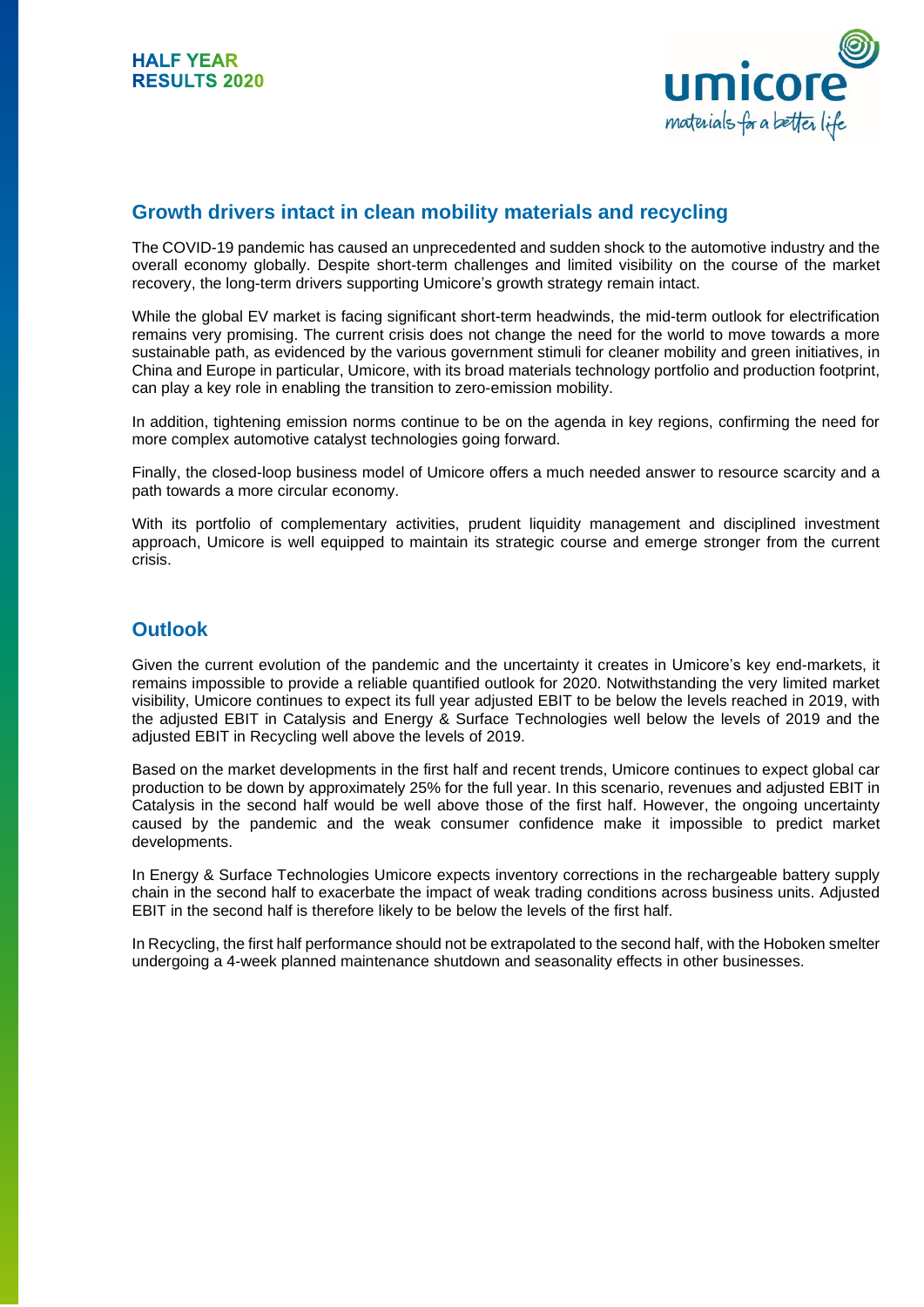



*"Despite the brutal effects on society and industry of the COVID-19 pandemic, Umicore showed great* resilience and turned in a solid performance in the first half of 2020, demonstrating the complementarities of our businesses and showing the agility and determination of our workforce. I would like to express my immense gratitude to all those who have fought the pandemic on the front lines as well as to all Umicore employees who *have adjusted to very challenging conditions in order to ensure the best possible business continuity. Umicore* has ensured healthy and safe working conditions for its personnel and protected the financial health of the *company with cost savings, reassessment of our industrial footprint, and increased liquidity. Our long-term* strategic drivers remain intact and I am confident we will return to growth in clean mobility and recycling as we *emerge from the pandemic."*

> **Marc Grynberg,** CEO of Umicore

**Investors relations** <https://www.umicore.com/en/investors/>

**Webcast** <http://umicore.com/hyr2020>

**[www.umicore.com](http://www.umicore.com/)**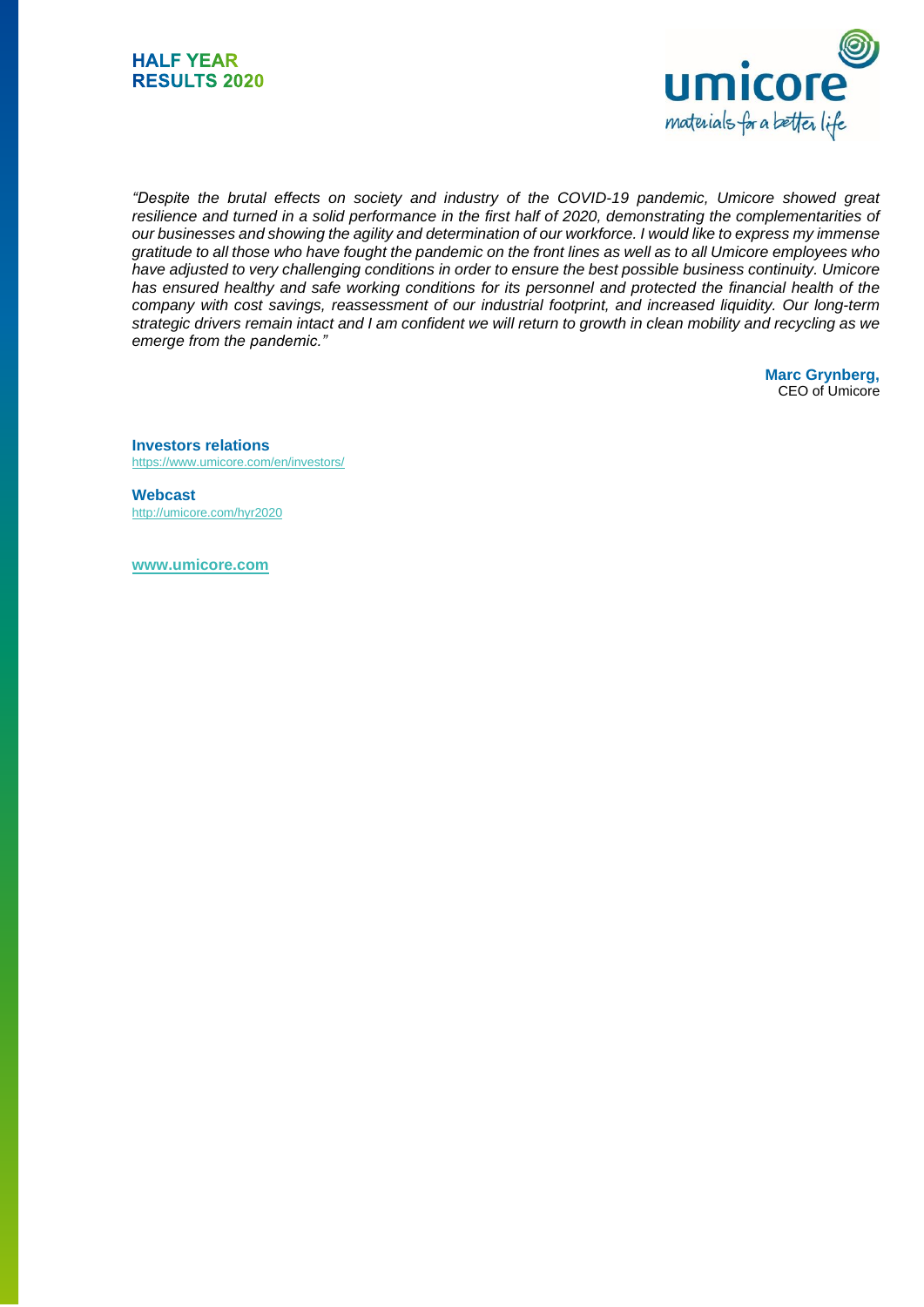

| <b>Key figures</b><br>(in million $\epsilon$ ) | H1<br>2019 | H <sub>2</sub><br>2019 | <b>H1</b><br>2020 |
|------------------------------------------------|------------|------------------------|-------------------|
| Turnover                                       | 7,581      | 9,904                  | 9,967             |
| Revenues (excluding metal)                     | 1,634      | 1,726                  | 1,564             |
| <b>Adjusted EBITDA</b>                         | 357        | 396                    | 376               |
| <b>Adjusted EBIT</b>                           | 240        | 269                    | 243               |
| of which associates                            | 6          | 5                      | 3                 |
| <b>EBIT</b> adjustments                        | (3)        | (26)                   | (72)              |
| <b>Total EBIT</b>                              | 236        | 243                    | 171               |
| Adjusted EBIT margin                           | 14.3%      | 15.3%                  | 15.3%             |
| Effective adjusted tax rate                    | 23.8%      | 25.5%                  | 24.3%             |
| Adjusted net profit, Group share               | 151        | 161                    | 148               |
| Net profit, Group share                        | 148        | 139                    | 91                |
| R&D expenditure                                | 108        | 102                    | 107               |
| Capital expenditure                            | 241        | 312                    | 152               |
| Net cash flow before financing                 | (3)        | (268)                  | 88                |
| Total assets, end of period                    | 6,217      | 7,023                  | 7,811             |
| Group shareholders' equity, end of period      | 2,589      | 2,593                  | 2,609             |
| Consolidated net financial debt, end of period | 1,059      | 1,443                  | 1,349             |
| Gearing ratio, end of period                   | 28.6%      | 35.2%                  | 33.6%             |
| Net debt / LTM adj. EBITDA                     | 1.49x      | 1.92x                  | 1.75x             |
| Capital employed, end of period                | 3,975      | 4,442                  | 4,453             |
| Capital employed, average                      | 3,888      | 4,208                  | 4,447             |
| Return on capital employed (ROCE)              | 12.3%      | 12.8%                  | 10.9%             |
| Workforce, end of period (fully consolidated)  | 10,725     | 11,152                 | 10,938            |
| Workforce, end of period (associates)          | 3,203      | 2,976                  | 2,801             |
| Accident frequency rate                        | 4.69       | 4.60                   | 1.33              |
| Accident severity rate                         | 0.16       | 0.16                   | 0.05              |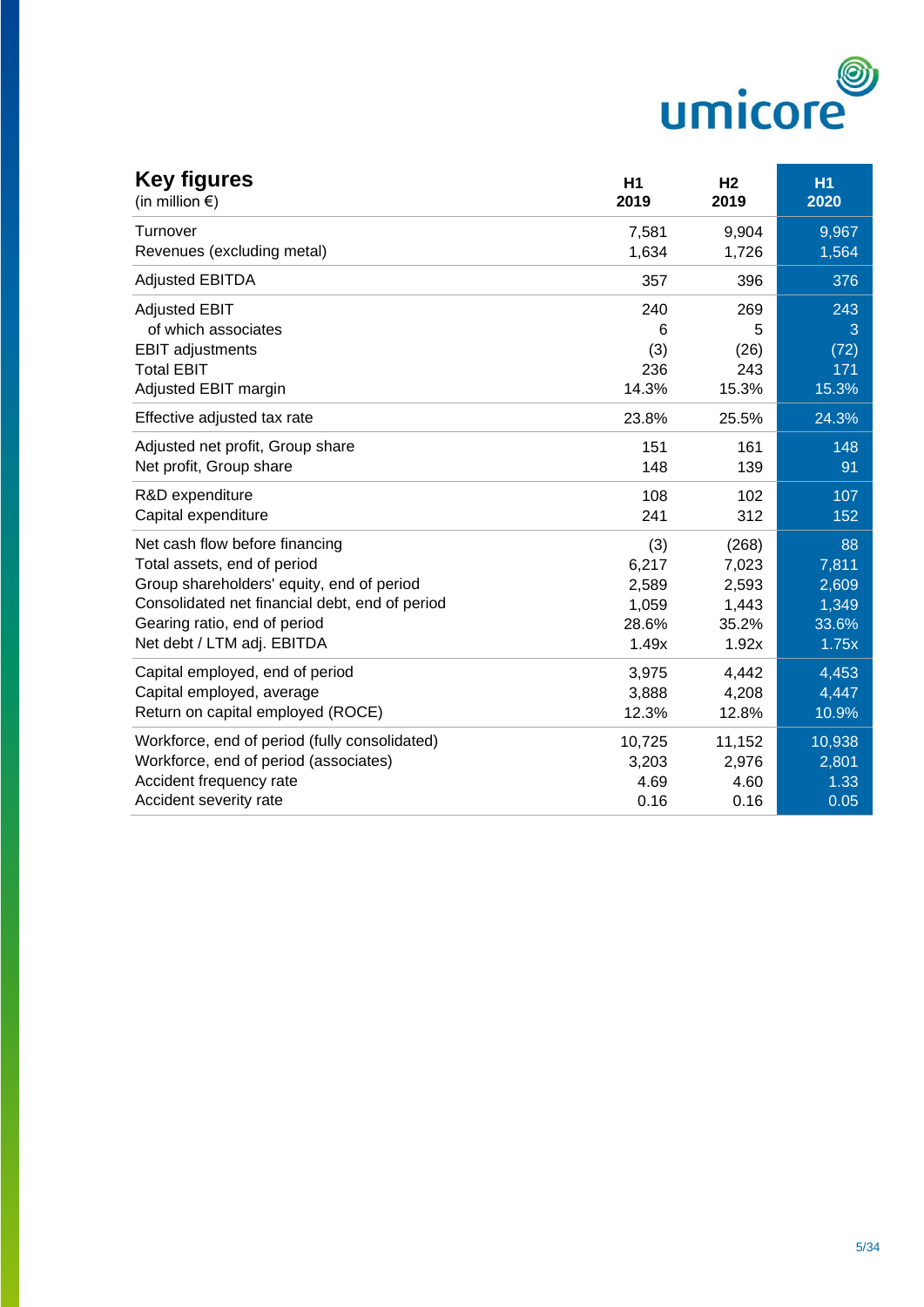

| Key figures per share<br>(in $f$ / share)    | H1<br>2019  | Н2<br>2019  | <b>H1</b><br>2020 |
|----------------------------------------------|-------------|-------------|-------------------|
| Total number of issued shares, end of period | 246,400,000 | 246,400,000 | 246,400,000       |
| of which shares outstanding                  | 240,530,295 | 240,775,450 | 240,534,940       |
| of which treasury shares                     | 5,869,705   | 5,624,550   | 5,865,060         |
| Average number of shares outstanding         |             |             |                   |
| basic                                        | 240,505,946 | 240,609,345 | 240,566,547       |
| diluted                                      | 242,022,202 | 241,963,454 | 241,852,769       |
| <b>Adjusted EPS</b>                          | 0.63        | 0.67        | 0.62              |
| <b>Basic EPS</b>                             | 0.62        | 0.58        | 0.38              |
| Diluted EPS                                  | 0.61        | 0.58        | 0.38              |
| Dividend payout*                             | 0.375       | 0.375       | 0.000             |
| Net cash flow before financing, basic        | $-0.01$     | $-1.11$     | 0.37              |
| Total assets, end of period                  | 25.85       | 29.17       | 32.47             |
| Group shareholders' equity, end of period    | 10.76       | 10.77       | 10.84             |

\* On 30 April 2020 the ordinary shareholders' meeting approved the proposal of Umicore's Supervisory Board to reduce the dividend in respect of the full year 2019 to € 0.375 per share, which corresponded to the amount of the interim dividend of € 0.375 per share which was already paid out in the second half of 2019. As a result of this decision, there was no dividend payout in the first half of 2020.



CA = Catalysis, E&ST = Energy & Surface Technologies, RE = Recycling Corporate not included

## **Segment split**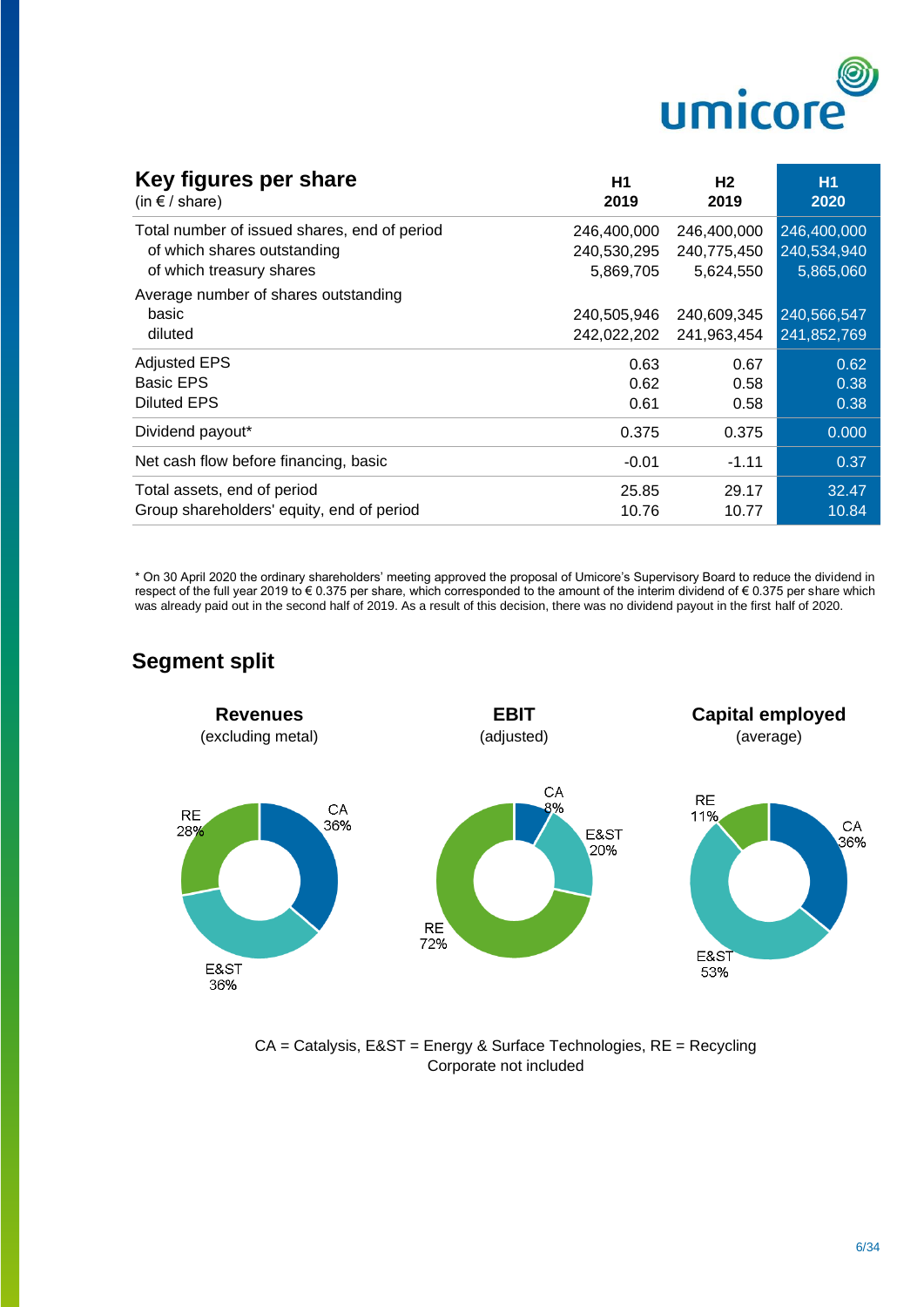

# **Catalysis**

| <b>Catalysis key figures</b>                  | H <sub>1</sub> | H <sub>2</sub> | <b>H1</b> |
|-----------------------------------------------|----------------|----------------|-----------|
| (in million $\epsilon$ )                      | 2019           | 2019           | 2020      |
| Total turnover                                | 1,998          | 2,542          | 2,388     |
| Total revenues (excluding metal)              | 717            | 743            | 571       |
| <b>Adjusted EBITDA</b>                        | 124            | 139            | 61        |
| <b>Adjusted EBIT</b>                          | 87             | 99             | 21        |
| <b>Total EBIT</b>                             | 87             | 98             | (34)      |
| Adjusted EBIT margin                          | 12.1%          | 13.3%          | 3.8%      |
| R&D expenditure                               | 77             | 69             | 72        |
| Capital expenditure                           | 45             | 59             | 32        |
| Capital employed, end of period               | 1,315          | 1,537          | 1,560     |
| Capital employed, average                     | 1,290          | 1,426          | 1,549     |
| Return on capital employed (ROCE)             | 13.4%          | 13.8%          | 2.8%      |
| Workforce, end of period (fully consolidated) | 3,149          | 3,190          | 3,034     |

## Overview and outlook

Catalysis recorded revenues of  $\epsilon$  571 million, down 20% year on year, due to the unprecedented disruptions caused by COVID-19 in the automotive industry globally, with widespread factory shutdowns and car sales plunging. Performance in Catalysis started to reflect the impact of the pandemic in February in China and as from mid-March in other key regions, with the full impact being felt in the second quarter. As automotive customers were shutting down their assembly lines, Umicore closed down the majority of its automotive catalyst plants, some for more than 10 weeks, followed by several weeks of reduced production levels. This had a severe impact on earnings, despite the implementation of cost mitigating measures. Adjusted EBIT for the first 6 months amounted to € 21 million and adjusted EBITDA amounted to € 61 million, down by 75% and 51% year on year respectively.

Based on the market developments in the first half and recent trends, Umicore continues to expect global car production to be down by approximately 25% for the full year. In this scenario, revenues and adjusted EBIT in Catalysis in the second half would be well above those of the first half. However, the ongoing uncertainty caused by the pandemic and the weak consumer confidence make it impossible to predict market developments. For the full year, Umicore continues to expect that adjusted EBIT will be well below the levels of 2019.

#### H1 2020 Business Review

The COVID-19 pandemic has caused an unprecedented downturn in the automotive industry, with global car production in the first 6 months of 2020 contracting by 35% year on year. In February the virus outbreak impacted car production and demand firstly in China and, as from mid-March, in the rest of the world. Car OEMs were forced to shut down their assembly lines and close their dealerships as local and national governments imposed lock-down measures to contain the further spread of the virus. Following the widespread shutdown of assembly lines by its automotive customers, Umicore also temporarily shut down 10 of its 16 automotive catalyst plants. Production continued in its plants in China, Korea and Japan, albeit at a reduced pace.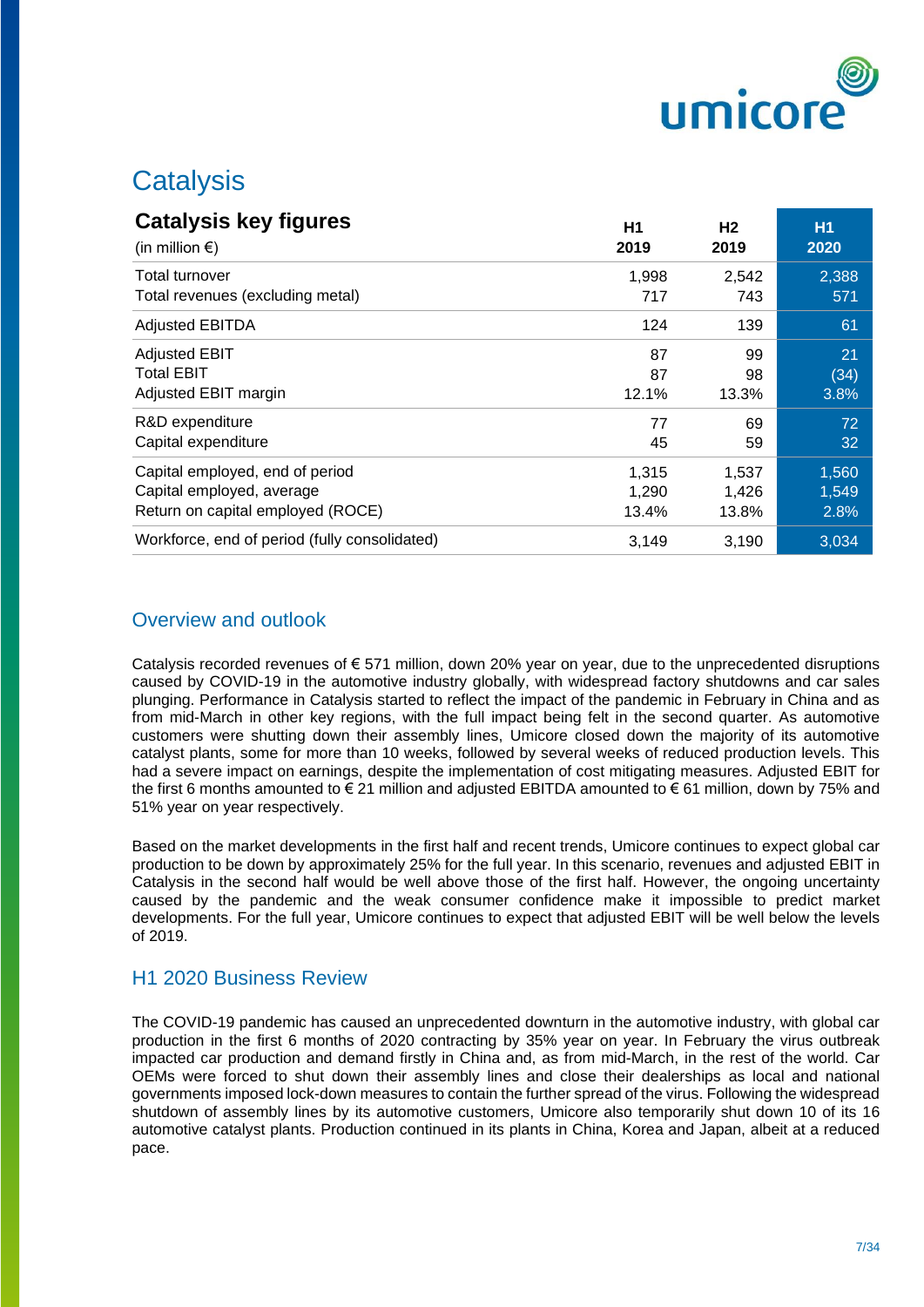

Automotive OEMs resumed production in China in March, followed by Europe towards the end of April and North America as of mid-May. Umicore ramped up its catalyst production accordingly and in line with the pace of the market recovery in the respective regions.

In China, the market recovery started earlier than in the rest of the world and was remarkably strong with car production in the second quarter up 7% year on year. This was in sharp contrast with the rest of the world, where the full impact of COVID-19 was felt in the second quarter and car sales picked up only modestly after lock-down measures were eased. In Europe and North America for example, car production in the second quarter was down 66% and 72% year on year respectively, and South America, where the virus is still peaking, showed a decline of 82% over the same period.

As anticipated, revenues for **Automotive Catalysts** in the first half of 2020 were well below the levels of the prior year due to the severe impact of the COVID-19 pandemic on the automotive industry globally. Umicore's automotive catalyst volumes and revenues were somewhat less affected than the global car market though, as Umicore continued to outperform the market in China due to its strong exposure to international car manufacturers and share gains with local brands. In all other regions, Umicore's revenues and volumes developed in line with the respective car markets.

The COVID-19 pandemic also weighed severely on the global heavy-duty diesel segment. Umicore's volumes and revenues in this segment were impacted less than the market due to higher demand for its China V technologies. The previous decision to bring forward the nationwide roll-out of the China VI standards to July 2020 has been reversed and is now again due in July 2021.

Revenues for **Precious Metals Chemistry** were down year on year as a result of the severe downturn in the automotive industry and the related drop in demand for inorganic chemicals used in automotive applications. Sales of active pharmaceutical ingredients, however, increased as the business unit had successfully extended its customer base in different regions in 2019. Revenues from fuel cell catalysts used in the transportation segment were also higher following the production ramp-up of Umicore's new facility in Korea since October 2019. Demand for Umicore's homogeneous catalysts used in pharmaceutical applications was stable.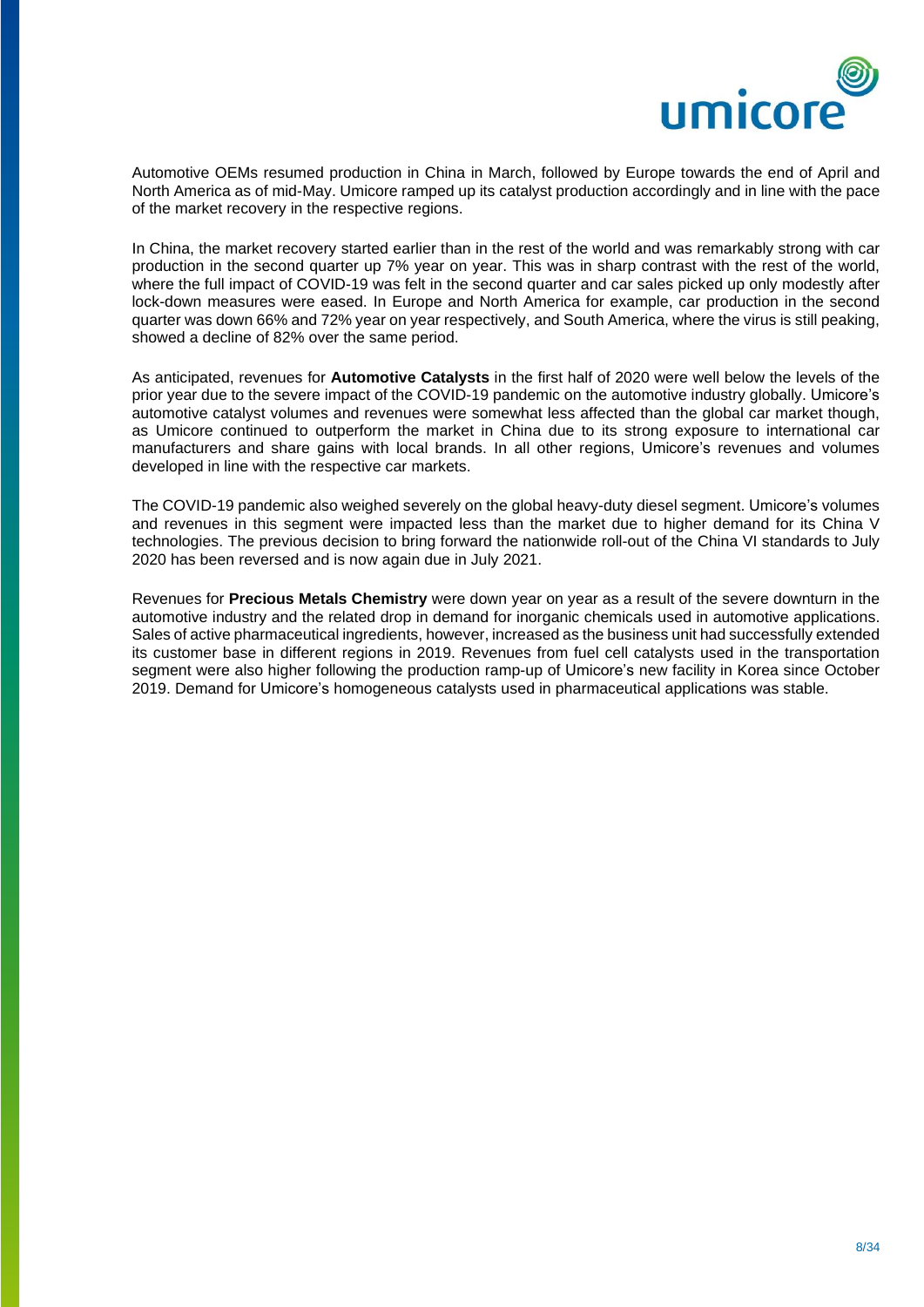

# Energy & Surface Technologies

# **Energy & Surface Technologies key**

| figures<br>(in million $\epsilon$ )           | H1<br>2019 | H <sub>2</sub><br>2019 | H <sub>1</sub><br>2020 |
|-----------------------------------------------|------------|------------------------|------------------------|
| Total turnover                                | 1,414      | 1,524                  | 1,460                  |
| Total revenues (excluding metal)              | 607        | 618                    | 557                    |
| Adjusted EBITDA                               | 143        | 128                    | 109                    |
| <b>Adjusted EBIT</b>                          | 102        | 81                     | 54                     |
| of which associates                           | 2          | 4                      | 2                      |
| <b>Total EBIT</b>                             | 97         | 57                     | 43                     |
| Adjusted EBIT margin                          | 16.5%      | 12.5%                  | 9.3%                   |
| R&D expenditure                               | 21         | 24                     | 23                     |
| Capital expenditure                           | 147        | 200                    | 82                     |
| Capital employed, end of period               | 1,982      | 2,324                  | 2,190                  |
| Capital employed, average                     | 1,876      | 2,153                  | 2,257                  |
| Return on capital employed (ROCE)             | 10.8%      | 7.5%                   | 4.8%                   |
| Workforce, end of period (fully consolidated) | 3,551      | 3,997                  | 3,981                  |
| Workforce, end of period (associates)         | 766        | 751                    | 741                    |

## Overview and outlook

Revenues in Energy & Surface Technologies amounted to € 557 million, down 8% compared to the first half of 2019. This was due to the impact of COVID-19 on EV sales globally and on the activity levels in other endmarkets of the business group. This impact, which was increasingly pronounced in the second quarter, was only partly offset by the positive contribution of the recently acquired cobalt refining and cathode precursor activities in Kokkola, Finland. The revenue and volume drop, in combination with higher fixed costs related to recent and ongoing expansions, created a significant negative operating leverage. As anticipated, adjusted EBIT for the first 6 months of 2020 remained well below the levels of the same period in the previous year and amounted to € 54 million. Adjusted EBITDA amounted to € 109 million, down 23% year on year.

While the regulatory backdrop provides clear support for an accelerated adoption of EVs in the mid- to longterm, in China and Europe in particular, the recovery rate of global EV sales in the short term will depend on the end consumers' propensity to buy cars, particularly in view of the evolution of the pandemic, including possible new contagion peaks. The short-term visibility on EV demand therefore remains extremely limited.

Despite this limited visibility, Umicore expects inventory corrections in the rechargeable battery supply chain in the second half to exacerbate the impact of weak trading conditions across business units. Adjusted EBIT in the second half is therefore likely to be below the levels of the first half. For the full year, Umicore continues to expect that adjusted EBIT will be well below the levels of 2019.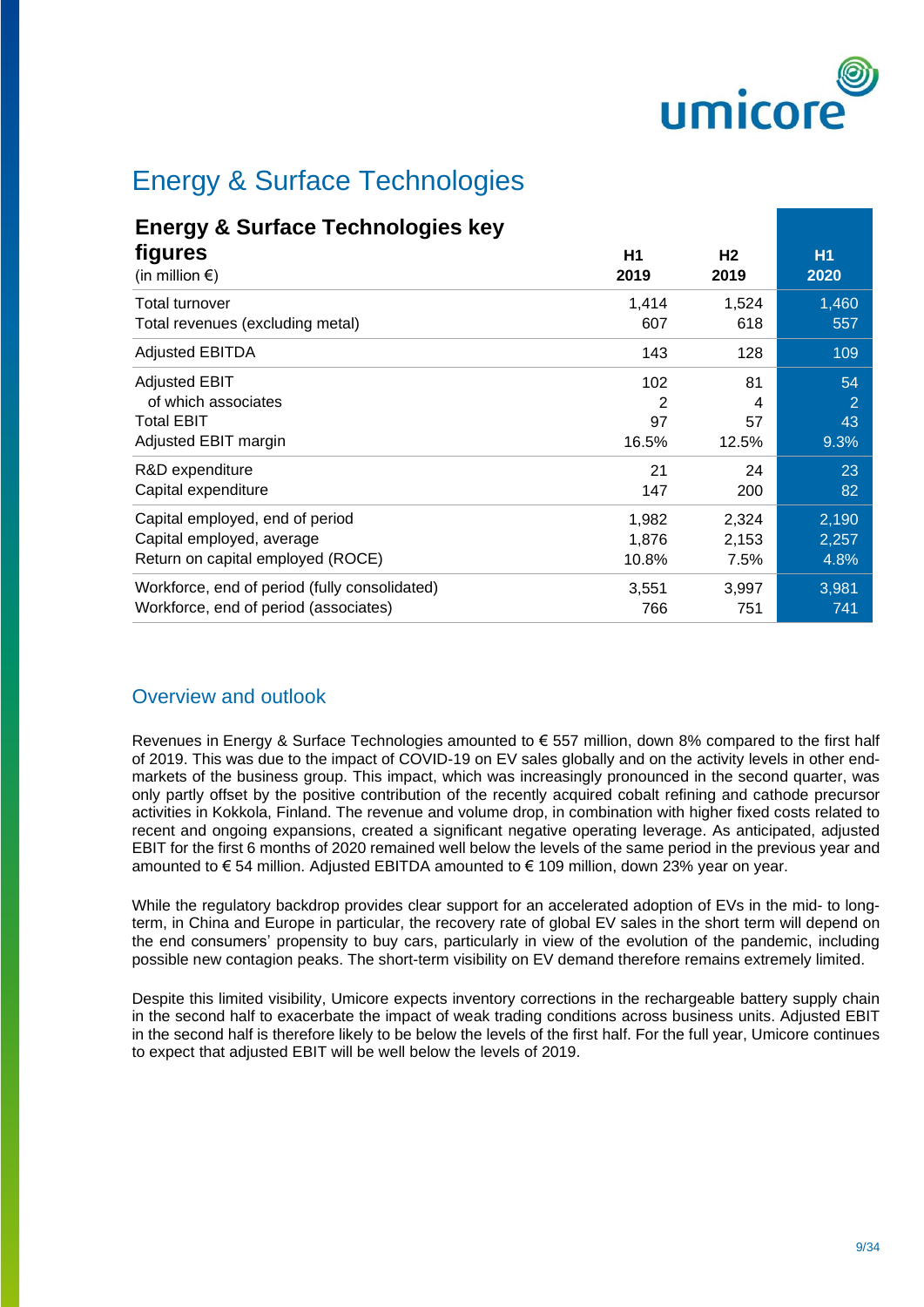

#### H1 2020 Business Review

Notwithstanding a strong first quarter in 2020, revenues in **Rechargeable Battery Materials** for the first half of 2020 remained below the level of the same period in 2019 due to the impact of the COVID-19 pandemic. This was partly offset by the positive contribution of the cobalt refining and cathode precursor activities in Finland acquired in December 2019, despite lower refining volumes and a subdued cobalt price. Overall sales volumes of cathode materials for the first half of 2020 were below the level of the same period last year, with a contrasted performance between a strong first quarter driven primarily by demand for EVs in Europe and a weak second quarter with the full impact of COVID-19 kicking in. Overall sales volumes were materially lower than expected due to the effect of the pandemic, resulting in unused capacity and a significant negative operating leverage.

The global EV market is profoundly affected by the COVID-19 pandemic and showed a 17% contraction over the first 6 months of 2020 compared to the same period last year. Expressed in GWh of battery demand for automotive applications, the contraction was approximately 25% as full EV sales declined much more than plug-in hybrid sales, the latter requiring on average 5 to 6 times less kWh.

The decline was most pronounced in China (-44% year on year), where NEV sales had already faced severe headwinds since mid-2019. Since the lifting of the lockdown measures, sales of NEVs have improved, although they remain well below the depressed levels of the second half of 2019 while inventory levels remain high.

In response to the impact of the COVID-19 pandemic and the collapse in NEV sales, the Chinese Ministry of Industry and Information Technology (MIIT) announced in March an extension of the NEV subsidy plan from 2020 until end 2022. In June, the MIIT also officially confirmed the mandatory NEV credit targets for the period 2021-2023 (14%, 16% and 18% for each successive year, up from 10% in 2019 and 12% in 2020), underlining its unwavering commitment to push forward electrified transportation in the country.

In Europe, EV sales for the first 6 months were up 49% year on year, albeit from a relatively small base. Unlike in China, where full electric vehicles typically make up around 70 to 80% of EV sales, the proportion of plug-in hybrid vehicles in Europe is growing faster and accounted for close to 50% of EV sales in the first 6 months of 2020. While the European EV market was off to a strong start to the year as car OEMs were expanding their electric offering in anticipation of the new  $CO<sub>2</sub>$  emission legislation in 2020, EV sales in the second quarter plunged (-36% sequentially) as many showrooms were closed due to COVID-19 lockdown measures.

Despite the COVID-19 recession and numerous other related priorities, Europe remains fully committed to the adoption of electric mobility as evidenced by the European recovery plan which was launched at the end of May and reconfirmed Europe's ambition to achieve zero-emission mobility. Moreover, a number of European countries (Germany, France, Spain) have introduced in their stimulus packages sizeable subsidies for consumers buying electrified vehicles.

Construction of Umicore's greenfield cathode materials production plant in Nysa, Poland incurred some delays due to the restrictions linked to the pandemic and commissioning is now expected in the first half of 2021. In June 2020, Umicore was granted a € 125 million loan by the European Investment Bank to finance part of the construction of the plant. This loan confirms the fit of Umicore's investment with the strategic objectives of the European Union to develop a sustainable and innovative battery value chain in the region. The Nysa plant will support the growth of Umicore's global battery cell and automotive customers in Europe.

Revenues in **Cobalt & Specialty Materials** were below the level of the previous year as, in the second quarter the impact of COVID-19 started to affect activity levels in most of the business unit's end markets.

The cobalt and nickel chemicals and distribution activities had a good start to the year, benefiting from high order levels as customers were building inventories in anticipation of possible supply disruptions due to COVID-19. In the second quarter, however, demand deteriorated rapidly resulting in significantly lower volumes and increasing competitive pressure. Order levels for both carboxylates and tool materials were impacted by a lower demand from the automotive and industrial segments, while revenues and margins in the refining and recycling activities felt the impact of downward-trending cobalt and nickel prices.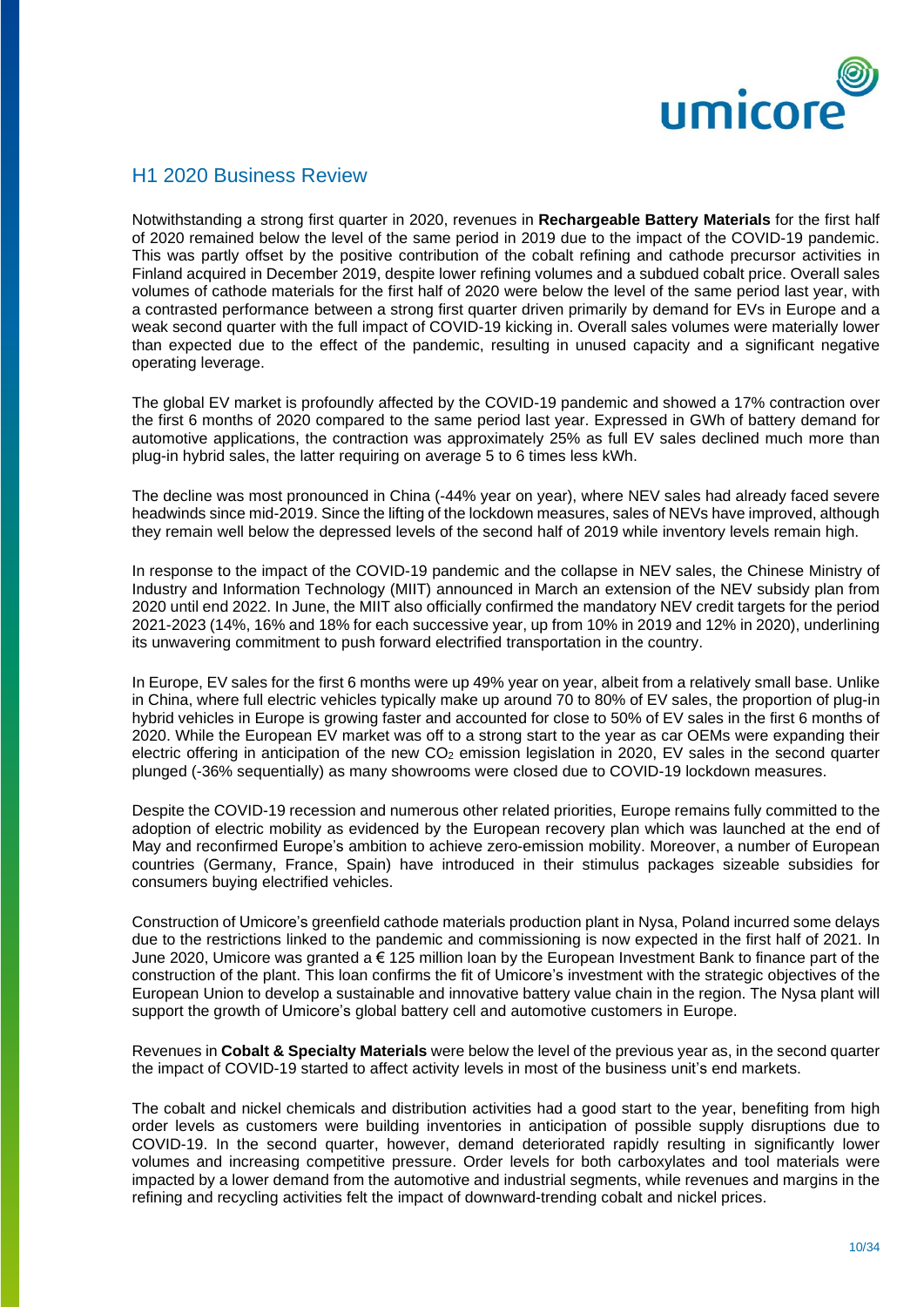

Revenues for **Electroplating** were slightly up year on year and continued to benefit in the first months of the year from a strong level of demand for Umicore's technologically advanced precious metal-based electrolytes used in portable electronics. This was partly offset by weaker demand for jewelry and decorative applications as the economic slowdown started to impact customers' consumption.

Revenues for **Electro-Optic Materials** were roughly stable year on year. Higher revenues from finished infrared optics and thin film products for the microelectronics industry were offset by lower demand for high purity chemicals used in optical fibers, as several customers had to temporarily shut down their operations because of the COVID-19 lockdown measures.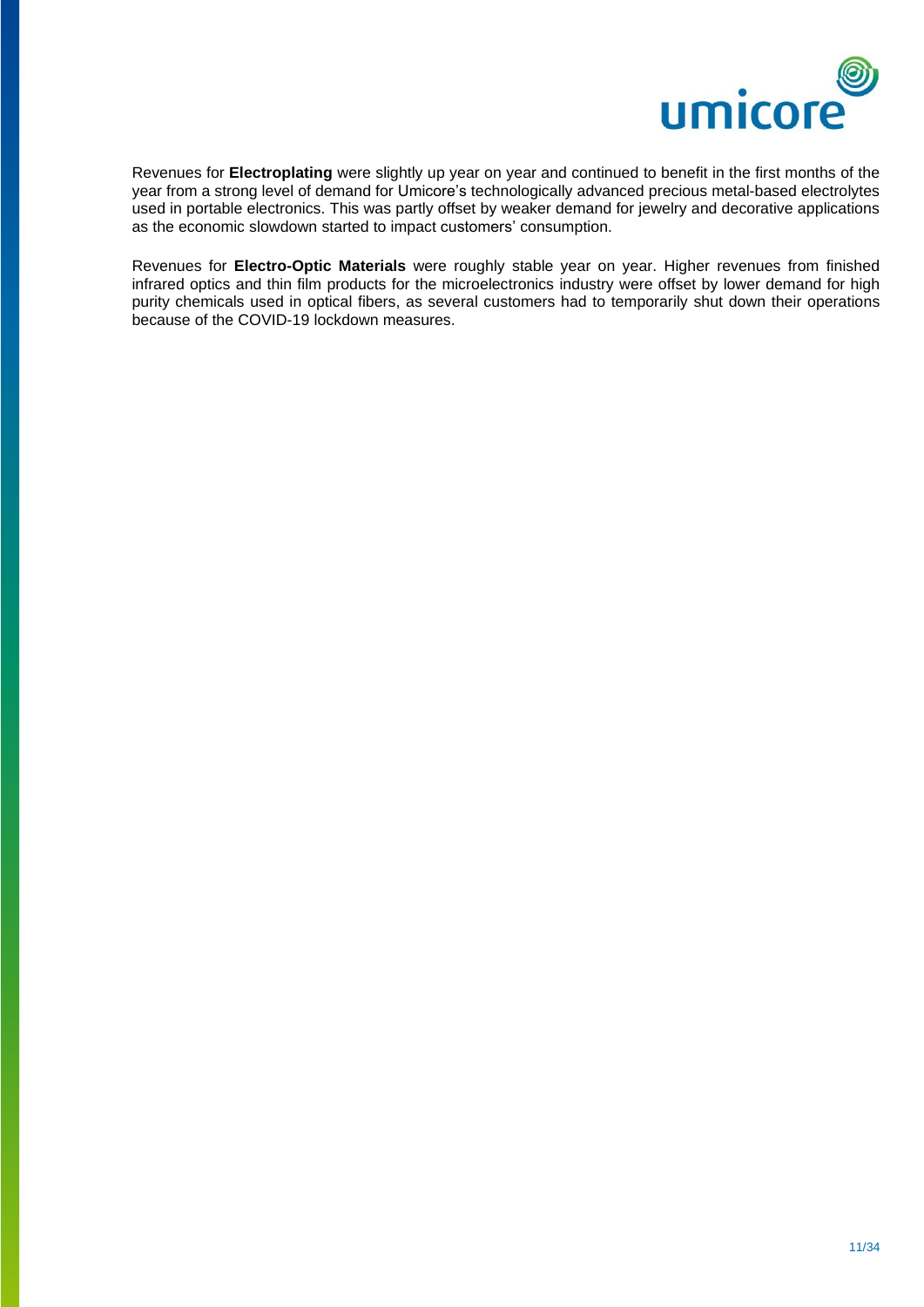

# **Recycling**

| <b>Recycling key figures</b>                  | H1    | H <sub>2</sub> | <b>H1</b> |
|-----------------------------------------------|-------|----------------|-----------|
| (in million $\epsilon$ )                      | 2019  | 2019           | 2020      |
| <b>Total turnover</b>                         | 4,705 | 6,615          | 6,990     |
| Total revenues (excluding metal)              | 313   | 368            | 440       |
| <b>Adjusted EBITDA</b>                        | 107   | 143            | 222       |
| <b>Adjusted EBIT</b>                          | 76    | 112            | 191       |
| <b>Total EBIT</b>                             | 78    | 112            | 190       |
| Adjusted EBIT margin                          | 24.4% | 30.4%          | 43.4%     |
| R&D expenditure                               | 4     | 4              | 6         |
| Capital expenditure                           | 39    | 43             | 28        |
| Capital employed, end of period               | 482   | 405            | 578       |
| Capital employed, average                     | 514   | 444            | 492       |
| Return on capital employed (ROCE)             | 29.7% | 50.4%          | 77.7%     |
| Workforce, end of period (fully consolidated) | 2,931 | 2,849          | 2,790     |

## Overview and outlook

Recycling recorded strong results in the first half of 2020 with all business units contributing to this performance as a result of increased activity levels, higher metal prices and favorable trading conditions. In addition, the business unit Precious Metals Refining benefitted from a supportive supply environment and higher availability of the Hoboken smelter compared to the first half of 2019, when the smelter underwent an extended planned maintenance shutdown of 7 weeks. Recycling revenues were up 40% and amounted to € 440 million, adjusted EBIT close to tripled to € 191 million and adjusted EBITDA more than doubled to € 222 million.

Despite the overall uncertain macro-economic context, Umicore already has a good degree of visibility on the business group's second half performance, as it has locked in a substantial portion of its exposure to certain PGMs and precious metals. While the business unit Precious Metals Refining should also continue to benefit from favourable supply conditions in the second half of the year, the availability of the smelter is impacted by the 4-week planned maintenance shutdown occurring in July. In addition, certain seasonality effects are anticipated in the other business units. While the first half performance should therefore not be extrapolated to the second half, adjusted EBIT for the full year 2020, is expected to be well above the level of last year.

#### Lead in blood levels around the Hoboken plant

The Hoboken recycling plant is adjacent to a residential area. Every six months the lead in blood levels of children living close to the plant are monitored and unfortunately the early July readings showed elevated lead in blood readings as opposed to the historically low 2019 levels. This sudden increase came unexpectedly after multiple years of steady decreases following Umicore's environmental investments in Hoboken which significantly reduced emissions of the plant. Emissions as measured by both the authorities and Umicore were well below the legal norm and there was no indication that such an increase in lead in blood values would occur.

Umicore is now investigating potential causes that may have led to these higher readings and is forming a taskforce with the municipality to explore sustainable solutions, including the possibility of making an offer to buy certain houses closest to the plant. In parallel, Umicore is continuing to execute the investment program launched several years ago aimed at further reducing emissions.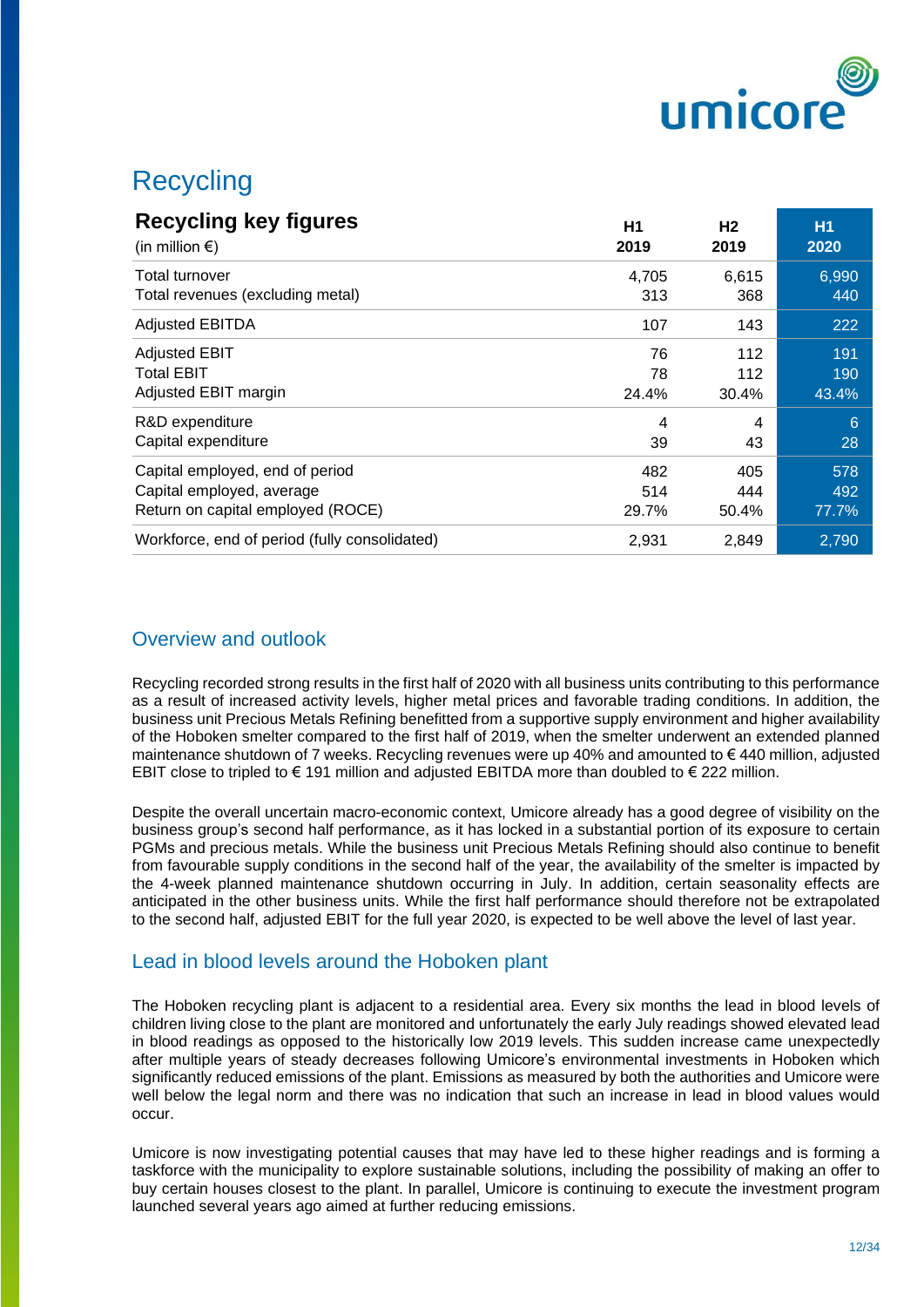

#### H1 2020 Business Review

Revenues and earnings for **Precious Metals Refining** in the first half of 2020 were substantially higher year on year as they benefited from a combination of higher processed volumes, supportive metal prices and a favorable supply mix.

While complying with strict sanitary and precautionary measures, the Hoboken plant was able to continue operations safely during the pandemic with minimal impact on processed volumes. The fire incident, which occurred in March in the lead refinery, did not materially affect the overall throughput of the plant. Finally, processed volumes benefited from a higher availability of the Hoboken smelter and were well up compared with the same period last year when the smelter underwent an extended planned maintenance shutdown of 7 weeks.

Despite certain mining operations being affected by government mandated shutdowns as a result of COVID-19, supply conditions in the industrial by-products segment remained robust. The availability of complex endof-life materials also continued to be strong over the period, in particular for spent automotive catalysts, and the business unit took full advantage of its technological capabilities and past investments to maximize the intake of these complex materials and optimize its input mix.

The performance of the business unit further benefited from a favorable metal price environment in the first half of the year with marked increases in the prices of gold, palladium and, in particular, rhodium which reached record levels during the period. Umicore had already hedged a significant portion of its exposure to some of these metals in 2019 and could therefore only partially benefit from the rise of the prices for these metals over the period. However, it was fully exposed to the increase of the rhodium price, as this metal has no liquid futures market that allows for hedging.

Revenues for **Jewelry & Industrial Metals** increased compared to the previous year, with strong demand for refining services from the jewelry industry in the first months of the year as well as high order levels for gold and silver investment products which benefited from safe-haven buying. This more than offset the impact of COVID-19 on demand for jewelry, industrial products and glass applications.

The earnings contribution from **Precious Metals Management** increased substantially compared to the previous year, primarily reflecting favorable trading conditions for precious metals and certain PGMs. Order levels for the physical delivery of metals were also well up, benefitting from strong demand for gold and silver bars from the investment industry.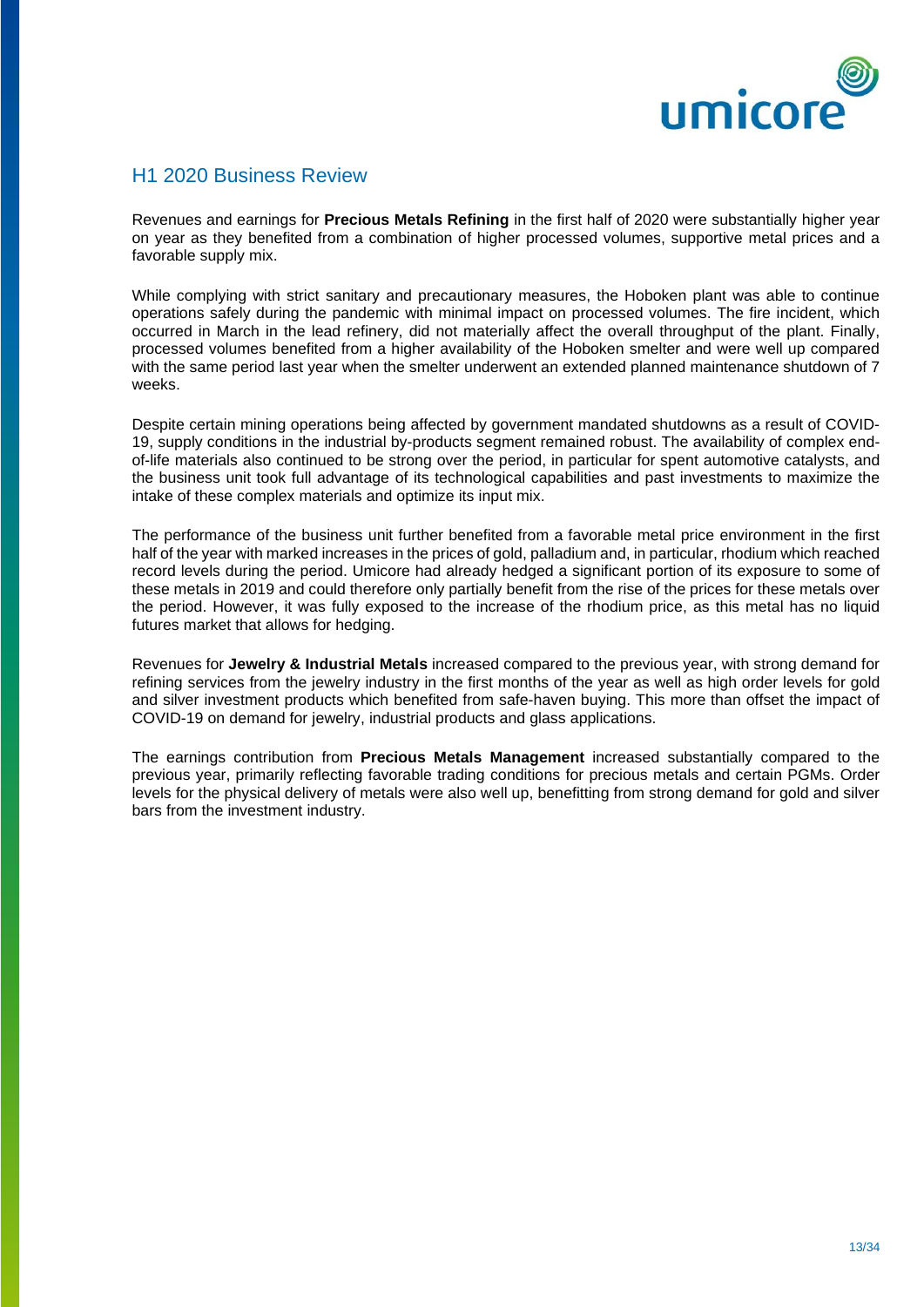

# **Corporate**

| <b>Corporate key figures</b>                                     | H <sub>1</sub>    | Н2           | <b>H1</b>    |
|------------------------------------------------------------------|-------------------|--------------|--------------|
| (in million $\epsilon$ )                                         | 2019              | 2019         | 2020         |
| <b>Adjusted EBITDA</b>                                           | (18)              | (14)         | (17)         |
| <b>Adjusted EBIT</b><br>of which associates<br><b>Total EBIT</b> | (25)<br>5<br>(25) | (22)<br>(25) | (24)<br>(29) |
| R&D expenditure                                                  | 5                 | 5            | 6            |
| Capital expenditure                                              | 10                | 9            | 10           |
| Capital employed, end of period                                  | 196               | 176          | 125          |
| Capital employed, average                                        | 209               | 186          | 150          |
| Workforce, end of period (fully consolidated)                    | 1.094             | 1.116        | 1,133        |
| Workforce, end of period (associates)                            | 2,437             | 2,225        | 2,060        |

## H1 2020 Corporate Review

Corporate costs decreased compared to the previous year reflecting lower variable remuneration costs, cost savings and the delay in implementation of certain projects.

The contribution from **Element Six Abrasives** to Umicore's adjusted EBIT decreased substantially compared to the previous year. Activity levels in the oil and gas drilling activity as well as the demand for precision tooling products used in automotive and aerospace applications, were severely impacted by the COVID-19 crisis and this could not be fully offset by cost savings and efficiency measures. Market conditions are foreseen to remain challenging, which is expected to substantially affect the full year contribution to Umicore's results compared to prior year.

## Research & development

For the first six months of 2020, R&D expenditures in fully consolidated companies amounted to € 107 million, stable compared to the same period in 2019. Catalysis and Energy & Surface Technologies continued to account for the vast majority of R&D spending and most projects focused on developing new product technologies enabling the transition to cleaner mobility. The R&D spend represented 7% of revenues and capitalized development expenses accounted for  $\epsilon$  15 million of the total.

## People

Umicore's top priority is the health and safety of its employees. Umicore introduced in all facilities worldwide strict hygiene and other precautionary measures in response to the COVID-19 pandemic and a dedicated task force has been monitoring operations globally with a focus on protecting employees' health.

Safety performance is improving significantly in 2020. In the first half of the year, Umicore recorded 13 lost time accidents compared to 45 for the same period in 2019, resulting in a frequency rate of 1.33 (4.69 in the first six months of 2019). The severity rate also decreased from 0.16 to 0.05.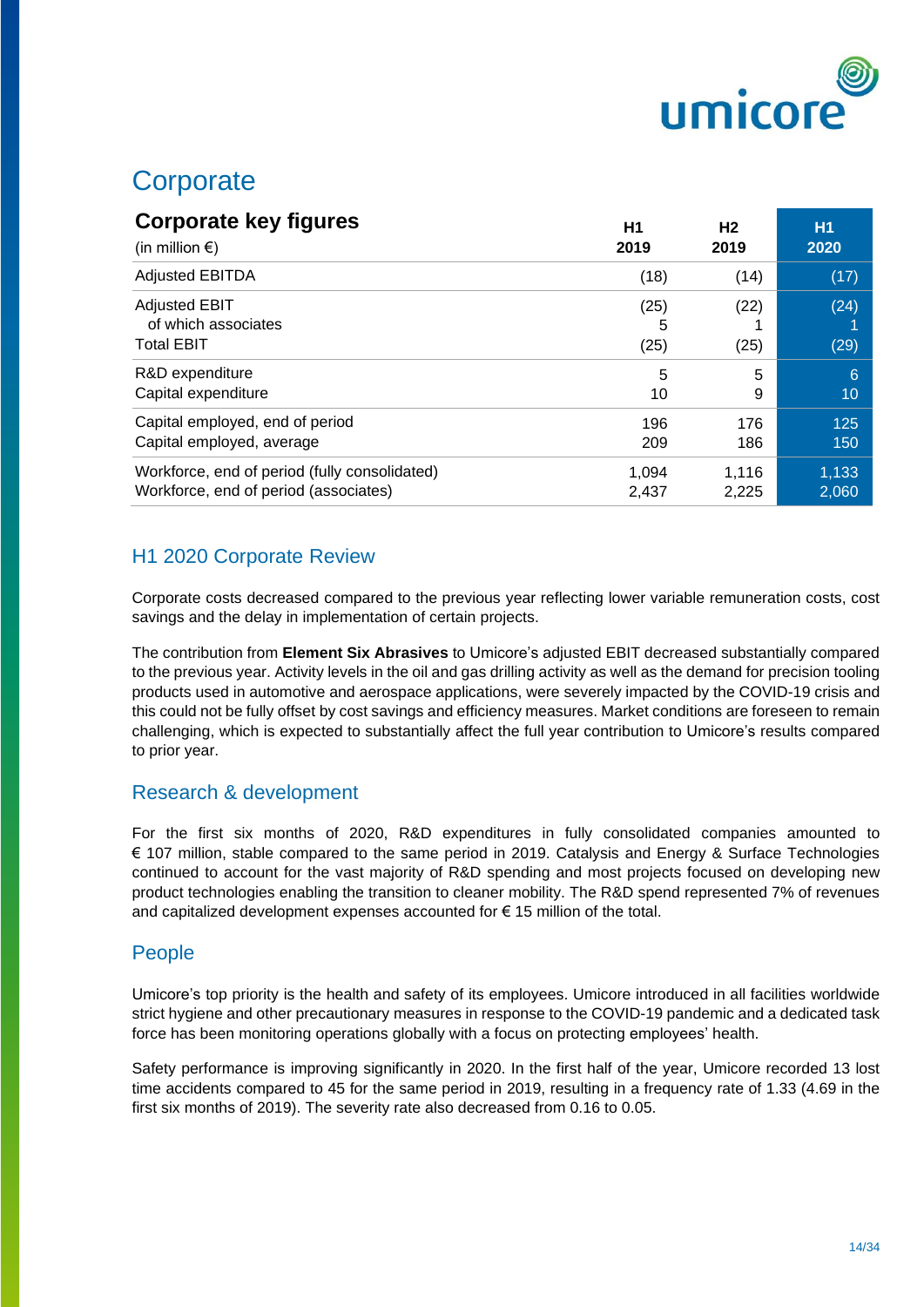

In recent years, the safety performance was unsatisfactory in a limited number of business units and sites despite the priority given by management and Umicore's pursuit of an accident-free workplace. In this context, several additional initiatives were launched to strengthen the safety culture and ensure a safe working environment on all sites. These initiatives comprise the launch of additional targeted safety action plans with an increased emphasis on behavioural change involving all production employees, safety managers, social partners and plant management. Regular safety inspections are made by management and supervisors who also carry out a careful review and strengthening of the cardinal safety rules which have to be complied with at all times.

Umicore will continue to roll out initiatives to further promote safe behaviour, including the integration of safety behaviour in all leadership training programs and the organisation of mandatory risk competency trainings for all Umicore employees. Umicore is also assessing additional measures such as safety inspections and evaluation criteria to increase personal engagement towards safety.

The number of employees in the fully consolidated companies decreased from 11,152 at the end of 2019 to 10,938 at the end of June 2020. This decrease results primarily from the closure of the cobalt, nickel and rhenium refining and recycling plant in Wickliffe, USA as well as the closure of the automotive catalyst production plant in Tulsa, USA.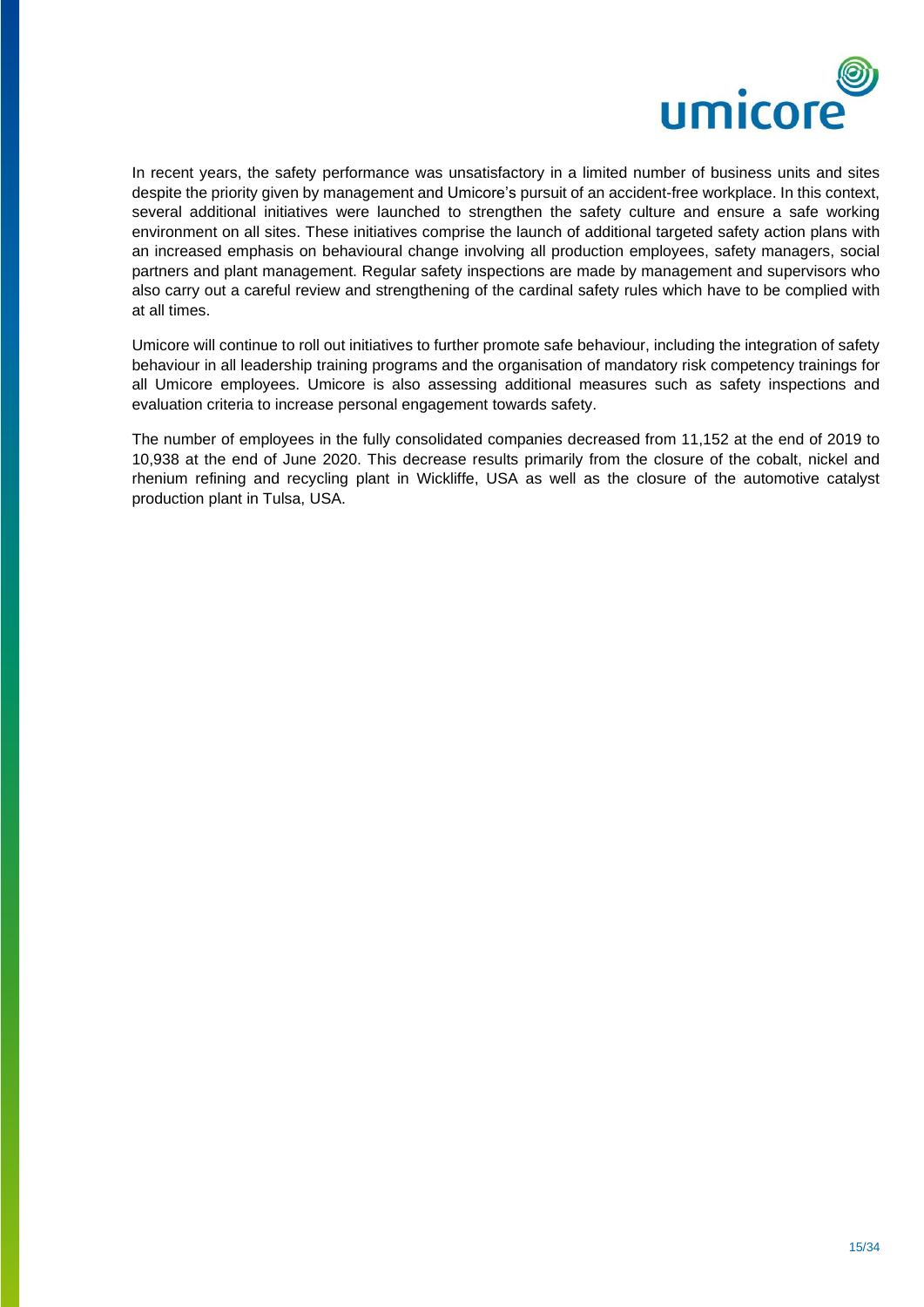

# Financial review

## Financial result and taxation

Net financial charges totalled € 45 million, up from € 39 million in the same period last year due to higher net interest charges as a result of higher financial debt. Higher interest charges were partly offset by lower forex costs.

The adjusted tax charge for the period amounted to  $\epsilon$  47 million, stable compared with the same period last year despite substantial changes in the underlying regional result distribution. A stable adjusted taxable base for the group was combined with a similar adjusted effective group tax rate of 24.3% (compared to 23.8% in the same period last year). The total tax paid in cash over the period amounted to  $\epsilon$  28 million, which is substantially lower than the same period last year.

## **Cashflows**

Cashflow generated from operations, including changes in net working capital, amounted to  $\epsilon$  275 million, compared to € 308 million for the same period last year. After deduction of € 167 million of capital expenditures and capitalized development expenses, this corresponds to a free cash flow from operations over the period of € 108 million, more than doubling year on year and demonstrating the resilience of the Group's cash flows, even in this challenging market context.

Adjusted EBITDA was € 376 million compared to € 357 million in the same period last year, corresponding to an adjusted EBITDA margin for the Group of 23.8%, up versus 21.4% in the same period last year and driven by the strong performance in Recycling.

Net working capital for the Group increased by €72 million since the end of 2019, corresponding to an increase of less than 4%. Working capital needs increased in Catalysis and Recycling due to strong year-on-year price increases in precious metals and in PGM prices in particular, as well as some temporary increase in Precious Metal Refining. Energy & Surface Technologies reported a decrease in working capital needs year on year due to subdued sales volumes and metal prices.

Capital expenditures totalled  $\epsilon$  million, compared with  $\epsilon$  241 million in the same period last year. This reduction reflects the decision taken shortly after the start of the COVID-19 outbreak to restrict non-strategic project spending with the exception of safety and license to operate investments, awaiting more clarity on market outlook. Taking into account the continued investment in Rechargeable Battery Materials' greenfield plant in Poland, Energy & Surface Technologies accounts for more than half of the Group's first half year capex. This strategic project is expected to raise capex in the second half of this year to levels well above those of the first half. Capitalized development expenses amounted to € 15 million compared to € 17 million in the same period of last year.

The net cash outflow related to the exercise of options and the purchase of treasury shares to cover options plans and share grants was  $\epsilon$  29 million.

## Financial debt

In June, Umicore concluded a € 125 million 8-year loan with the European Investment Bank to finance part of Umicore's investment in the cathode materials plant in Poland. Also in June, Umicore successfully completed its first convertible bond offering for an amount of € 500 million due in 2025. The proceeds of both instruments are included in the € 1,175 million cash and equivalents on balance sheet at 30 June 2020. Together with substantial undrawn committed bank lines, these funds provide Umicore with ample liquidity to pursue its strategy in the current market context.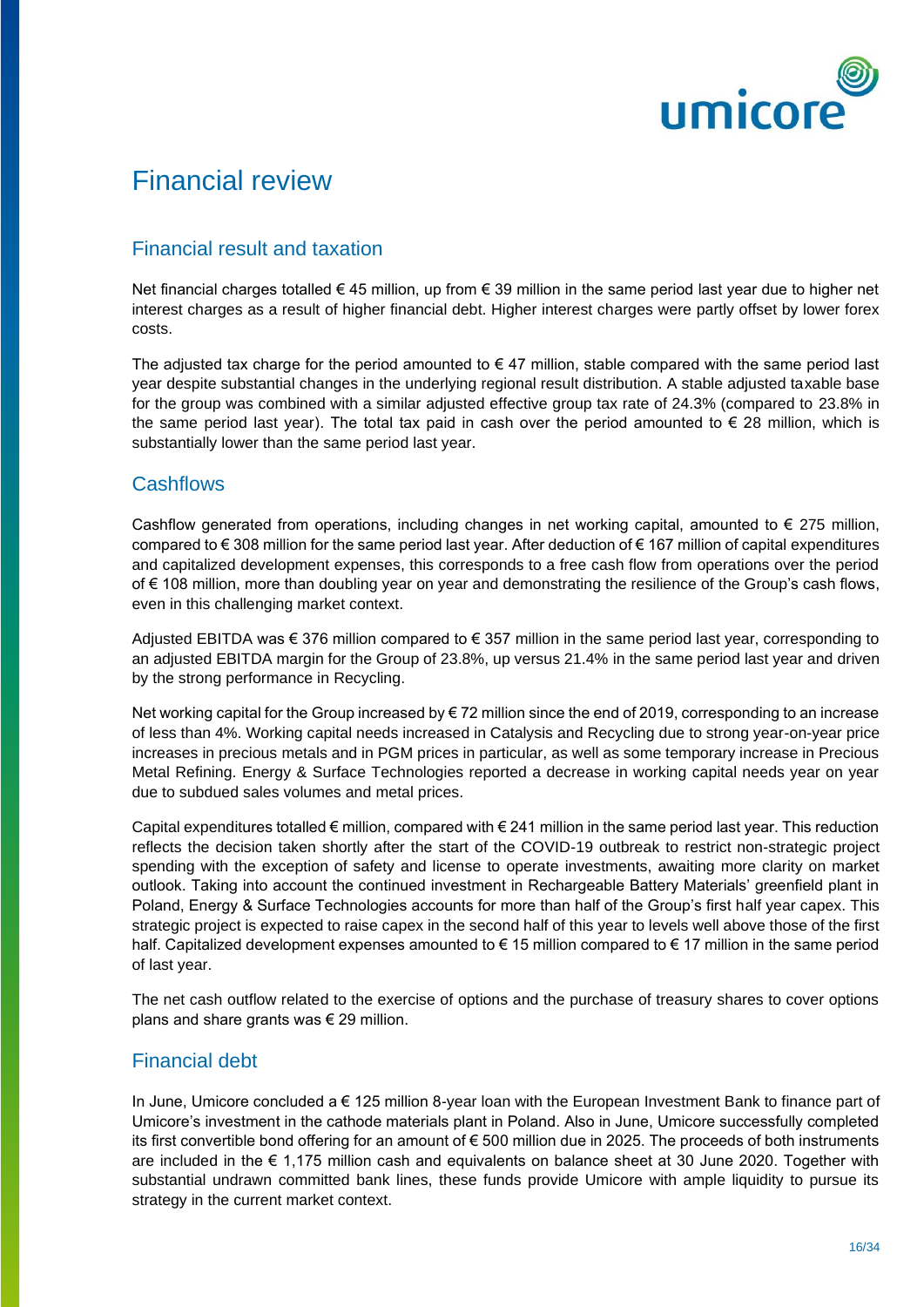

Net financial debt at 30 June 2020 stood at € 1,349 million, down from € 1443 million at the end of 2019. About half of the decrease originates from the IFRS treatment of the  $\epsilon$  500 million convertible bond, whereby the value of the embedded conversion rights is booked under equity. Net financial debt at the end of the period corresponded to 1.75x LTM adjusted EBITDA. Group shareholders' equity was € 2,609 million, including the above-mentioned value of the convertible bond's conversion rights, corresponding to a net gearing ratio (net debt / net debt + equity) of 33.6% compared to 35.2% at the end of 2019.

#### EBIT adjustments

Adjustments had a negative impact of  $\epsilon$  72 million on EBIT over the period of which  $\epsilon$  48 million have a noncash nature. Of the total  $\epsilon$  72 million,  $\epsilon$  55 million were related to Catalysis activities while Element Six Abrasives related charges accounted for  $\epsilon$  5 million.

In light of the unforeseen disruptions caused by the COVID-19 pandemic, Umicore is reassessing its production footprint as well as the value of certain tangible and intangible assets. As a result of this reassessment, Umicore decided to consolidate the North American automotive catalyst production activities in Burlington, Canada and to discontinue the automotive catalyst production in Tulsa, USA. Together with other measures such as in Element Six Abrasives, restructuring initiatives accounted for a combined charge of € 31 million out of the € 72 million total adjusted items. Umicore also assessed the carrying value of selected assets following the impact of COVID-19 on the underlying businesses. This resulted in a combined charge of  $\epsilon$  31 million of which € 24 million relating to intangible assets (such as capitalized development costs or specific license agreements) and  $\epsilon$  7 million relating to tangible assets.

As Umicore continues to reassess its footprint and monitor the value of certain assets, additional cash and non-cash adjustments may be required in the second half of the year of similar or somewhat higher size than those booked in the first half.

## **Hedging**

Over the course of the first half of 2020, Umicore entered into additional forward contracts, further securing a substantial portion of its structural future price exposure to certain precious metals, providing increased earnings visibility. For 2020 the bulk of its exposure related to these metals has been locked-in. In addition, for gold and palladium, Umicore locked-in more than half of its 2021 exposure as well as part of that of 2022. Umicore also hedged a portion of its silver and platinum exposure for the coming years. In the absence of a liquid futures market, no forward contracts were entered into for rhodium.

#### Dividend and shares

The Supervisory Board decided to pay out an interim dividend for the full year 2020 of € 0.25 per share. The interim dividend will be paid out on 25 August 2020.

The total number of issued shares at the end of June is 246,400,000.

Of the 5,624,550 treasury shares held at the end of 2019, 66,430 shares were used for the employee free share program and 893,060 shares were used to honour the exercising of stock options during the period. Umicore also bought back 1,200,000 of its own shares. On 30 June 2020, Umicore owned 5,865,060 treasury shares, representing 2.38% of the total number of shares issued at that date.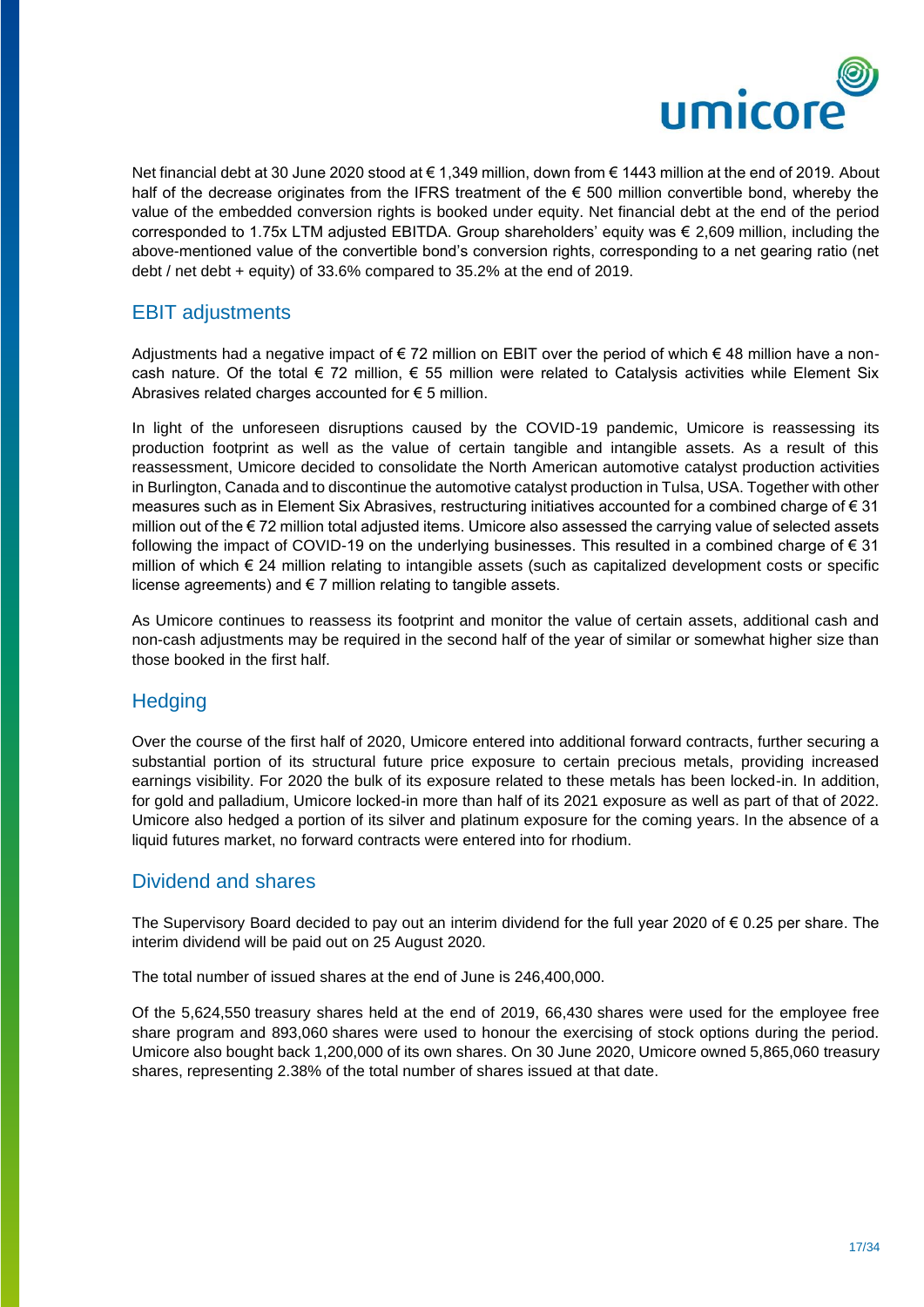

## Statutory auditor's report on the review of the consolidated condensed interim financial information for the period ended 30 June 2020

#### **Introduction**

We have reviewed the accompanying consolidated condensed statement of financial position of Umicore and its subsidiaries (jointly "the Group") as of 30 June 2020 and the related consolidated condensed statement of profit and loss and other comprehensive income, changes in equity and cash flows for the six-month period then ended, as well as the explanatory notes. The board of directors is responsible for the preparation and presentation of this consolidated condensed financial information in accordance with IAS 34, as adopted by the European Union. Our responsibility is to express a conclusion on this consolidated condensed financial information based on our review.

#### **Scope of review**

We conducted our review in accordance with International Standard on Review Engagements 2410, "Review of Interim Financial Information Performed by the Independent Auditor of the Entity." A review of interim financial information consists of making inquiries, primarily of persons responsible for financial and accounting matters, and applying analytical and other review procedures. A review is substantially less in scope than an audit conducted in accordance with International Standards on Auditing and, consequently, does not enable us to obtain assurance that we would become aware of all significant matters that might be identified in an audit. Accordingly, we do not express an audit opinion.

#### **Conclusion**

Based on our review, nothing has come to our attention that causes us to believe that the accompanying consolidated condensed financial information is not prepared, in all material respects, in accordance with IAS 34, as adopted by the European Union.

Sint-Stevens-Woluwe, 30 July 2020

The statutory auditor

PwC Reviseurs d'Entreprises SRL / Bedrijfsrevisoren BV

Represented by

Kurt Cappoen Registered auditor

#### Management responsibility statement

I hereby certify that, to the best of my knowledge, the consolidated condensed interim financial information for the period ended on 30 June 2020, prepared in accordance with the IAS 34 "Interim Financial Reporting", as adopted by the European Union, and with legal requirements in Belgium, gives a true and fair view of the assets, liabilities, financial position and profit or loss of the Group and the undertakings included in the consolidation taken as a whole for the period ended 30 June 2020. The commentary on the overall performance of the Group from page 1 to 17 includes a fair review of the development and performance of the business and the position of the Group and its undertakings included in the consolidation as a whole.

Brussels, 30 July 2020

Marc Grynberg Chief Executive Officer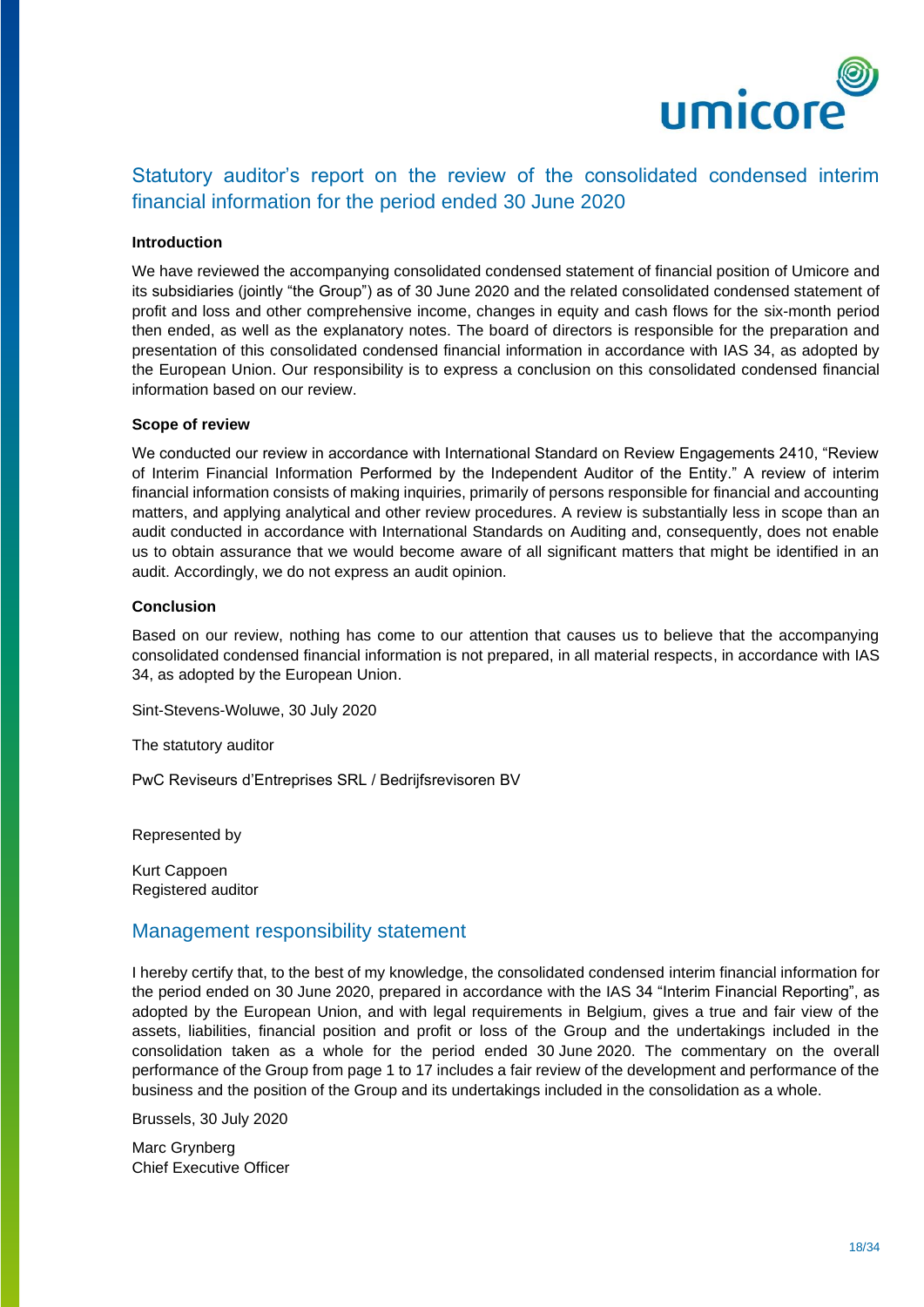

# Consolidated condensed interim financial information for the period ended on 30 June 2020

| <b>Consolidated income statement</b><br>(in million $\epsilon$ ) | H1<br>2019 | H <sub>2</sub><br>2019 | <b>H1</b><br>2020 |
|------------------------------------------------------------------|------------|------------------------|-------------------|
| Turnover                                                         | 7,581.3    | 9,903.8                | 9,967.3           |
| Other operating income                                           | 67.8       | 53.3                   | 71.8              |
| Operating income                                                 | 7,649.1    | 9,957.1                | 10,039.0          |
| Raw materials and consumables                                    | (6,674.5)  | (8,964.6)              | (9,055.2)         |
| Payroll and related benefits                                     | (392.6)    | (383.3)                | (408.3)           |
| Depreciation and impairments                                     | (138.9)    | (168.7)                | (184.4)           |
| Other operating expenses                                         | (214.0)    | (199.8)                | (218.9)           |
| Operating expenses                                               | (7, 420.1) | (9,716.3)              | (9,866.8)         |
| Income (loss) from other financial assets                        | 1.0        | (0.3)                  | 0.5               |
| <b>Result from operating activities</b>                          | 230.1      | 240.3                  | 172.7             |
| <b>Financial income</b>                                          | 1.9        | 2.9                    | 0.6               |
| Financial expenses                                               | (26.6)     | (29.8)                 | (33.5)            |
| Foreign exchange gains and losses                                | (14.5)     | (17.1)                 | (11.6)            |
| Share in result of companies accounted for using the equity      |            |                        |                   |
| method                                                           | 6.0        | 2.7                    | (1.9)             |
| Profit (loss) before income tax                                  | 196.9      | 199.0                  | 126.3             |
| Income taxes                                                     | (45.5)     | (51.2)                 | (33.9)            |
| Profit (loss) from continuing operations                         | 151.4      | 147.8                  | 92.4              |
| Profit (loss) of the period                                      | 151.4      | 147.8                  | 92.4              |
| of which minority share                                          | 3.1        | 8.3                    | 1.5               |
| of which Group share                                             | 148.3      | 139.5                  | 90.9              |
| (in $f$ / share)                                                 |            |                        |                   |
| Basic earnings per share from continuing operations              | 0.62       | 0.58                   | 0.38              |
| Diluted earnings per share from continuing operations            | 0.61       | 0.58                   | 0.38              |
| Dividend payout per share*                                       | 0.375      | 0.375                  | 0.000             |

\* On 30 April 2020 the ordinary shareholders' meeting approved the proposal of Umicore's Supervisory Board to reduce the dividend in respect of the full year 2019 to € 0.375 per share, which corresponded to the amount of the interim dividend of € 0.375 per share which was already paid out in the second half of 2019. As a result of this decision, there was no dividend payout in the first half of 2020.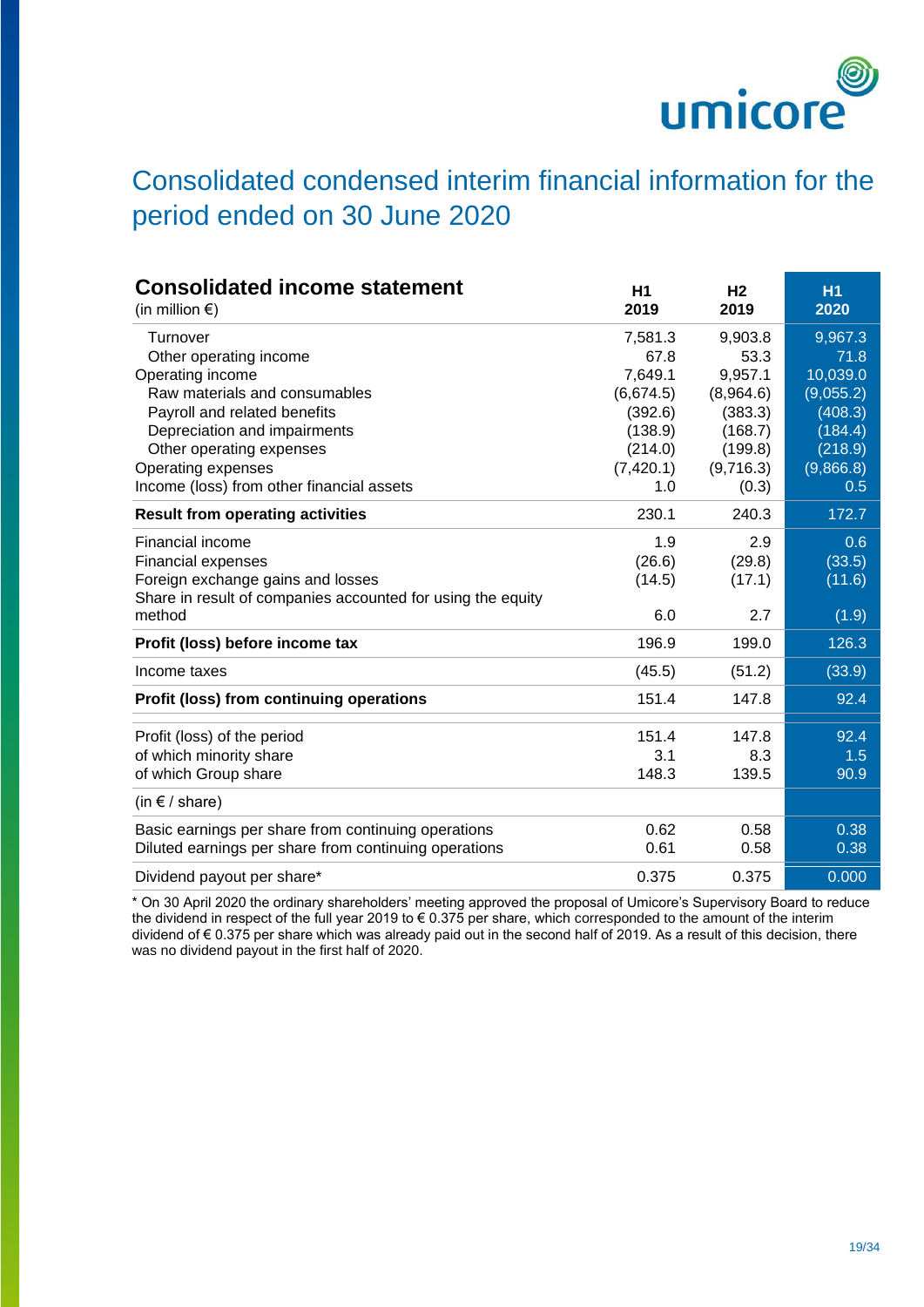

| <b>Consolidated statement of comprehensive</b>                                                |            |            |                   |
|-----------------------------------------------------------------------------------------------|------------|------------|-------------------|
| income<br>(in million $\epsilon$ )                                                            | H1<br>2019 | H2<br>2019 | <b>H1</b><br>2020 |
| Profit (loss) of the period from continuing operations                                        | 151.4      | 147.8      | 92.4              |
| Items in other comprehensive income that will not be<br>reclassified to P&L                   |            |            |                   |
| Changes in post employment benefits,<br>arising from changes in actuarial assumptions         | (20.9)     | (51.0)     | (6.3)             |
| Changes in deferred taxes directly recognized in other<br>comprehensive income                | 6.3        | 13.6       | 1.2 <sub>2</sub>  |
| Items in other comprehensive income that may be<br>subsequently reclassified to P&L           |            |            |                   |
| Changes in financial assets at FV through OCI reserves                                        |            |            | (0.5)             |
| Changes in cash flow hedge reserves<br>Changes in deferred taxes directly recognized in other | 3.3        | (31.3)     | (24.0)            |
| comprehensive income                                                                          | (0.6)      | 9.5        | 6.5               |
| Changes in currency translation differences                                                   | (0.9)      | 10.3       | (74.5)            |
| Other comprehensive income from continuing operations                                         | (12.8)     | (48.9)     | (97.6)            |
| Total comprehensive income for the period                                                     | 138.6      | 98.9       | (5.2)             |
| of which Group share                                                                          | 134.8      | 90.5       | (3.4)             |
| of which minority share                                                                       | 3.9        | 8.4        | (1.8)             |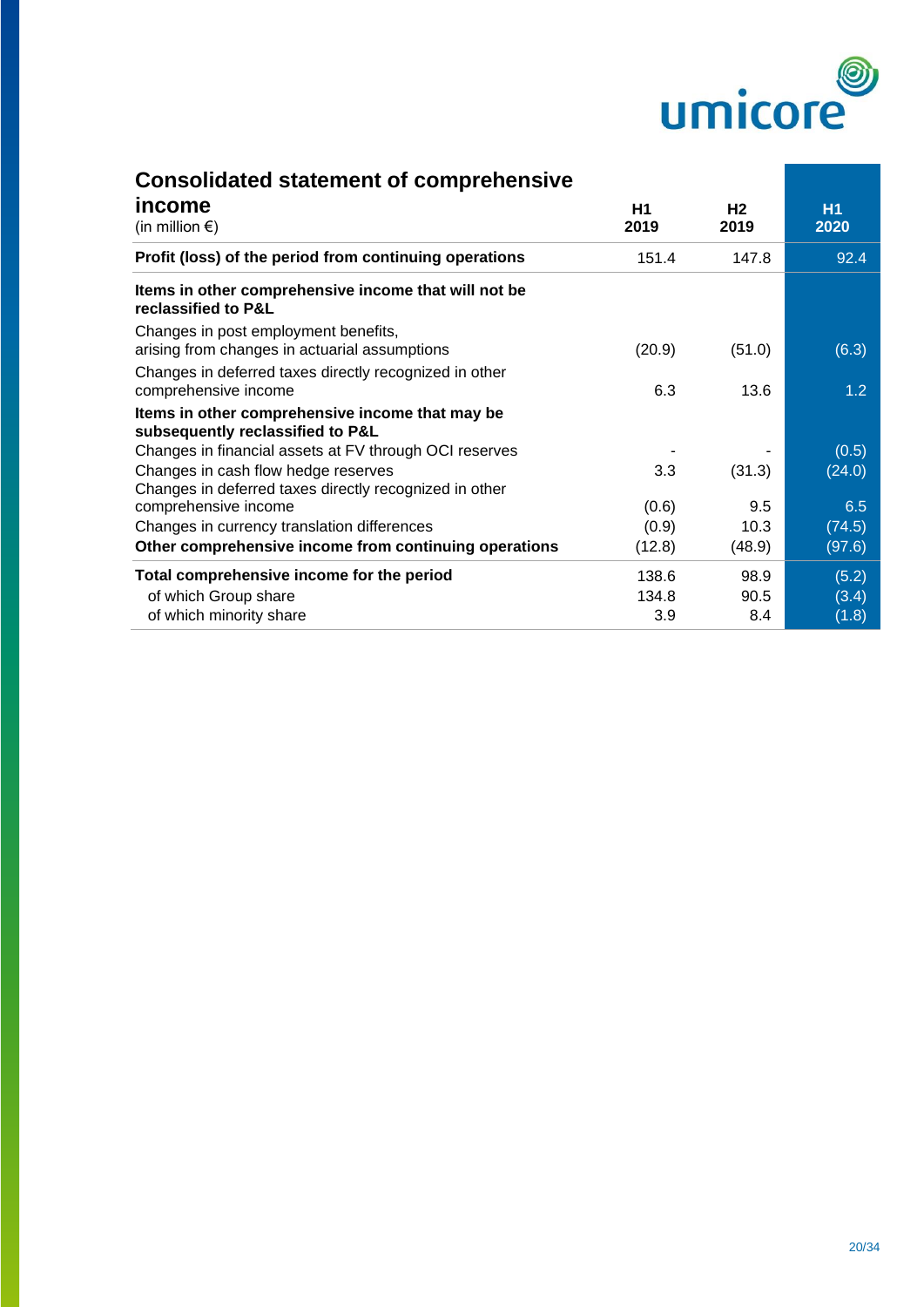

## **Consolidated balance sheet**

| (in million $\epsilon$ )                                          | 30/06/2019 | 31/12/2019 | 30/06/2020 |
|-------------------------------------------------------------------|------------|------------|------------|
| <b>Non-current assets</b>                                         | 2,451.3    | 2,810.2    | 2,775.6    |
| Intangible assets                                                 | 345.0      | 370.9      | 345.6      |
| Property, plant and equipment                                     | 1,770.9    | 2,094.7    | 2,082.3    |
| Investments accounted for using the equity method                 | 156.5      | 150.6      | 144.2      |
| Financial assets at fair value through Other Comprehensive Income | 9.2        | 10.9       | 10.5       |
| Loans granted                                                     | 2.2        | 2.2        | 2.3        |
| Trade and other receivables                                       | 11.5       | 12.0       | 11.0       |
| Deferred tax assets                                               | 156.1      | 168.9      | 179.7      |
| <b>Current assets</b>                                             | 3,765.3    | 4,213.2    | 5,035.1    |
| Loans granted                                                     | 3.1        | 0.0        | 0.2        |
| Inventories                                                       | 2,102.2    | 2,462.3    | 2,516.6    |
| Trade and other receivables                                       | 1,302.3    | 1,433.7    | 1,304.2    |
| Income tax receivables                                            | 36.7       | 45.4       | 39.1       |
| Cash and cash equivalents                                         | 320.9      | 271.7      | 1,175.1    |
| <b>Total assets</b>                                               | 6,216.6    | 7,023.4    | 7,810.7    |
| <b>Equity of the Group</b>                                        | 2,637.8    | 2,660.5    | 2,670.2    |
| Group shareholders' equity                                        | 2,588.8    | 2,593.5    | 2,608.7    |
| Share capital and premiums                                        | 1,384.3    | 1,384.3    | 1,384.3    |
| Retained earnings                                                 | 1,626.5    | 1,678.4    | 1,766.6    |
| Currency translation differences and other reserves               | (233.0)    | (284.5)    | (331.0)    |
| <b>Treasury shares</b>                                            | (189.0)    | (184.7)    | (211.2)    |
| Minority interest                                                 | 48.9       | 67.0       | 61.5       |
| <b>Non-current liabilities</b>                                    | 1,251.1    | 1,686.8    | 2,265.3    |
| Provisions for employee benefits                                  | 348.9      | 392.7      | 405.4      |
| Financial debt                                                    | 755.7      | 1,151.1    | 1,717.4    |
| Trade and other payables                                          | 25.2       | 24.1       | 21.2       |
| Deferred tax liabilities                                          | 5.8        | 11.5       | 14.6       |
| Provisions                                                        | 115.5      | 107.5      | 106.7      |
| <b>Current liabilities</b>                                        | 2,327.7    | 2,676.1    | 2,875.2    |
| Financial debt                                                    | 623.9      | 564.1      | 806.4      |
| Trade and other payables                                          | 1,521.8    | 1,916.3    | 1,870.2    |
| Income tax payable                                                | 95.6       | 131.5      | 147.9      |
| Provisions                                                        | 86.4       | 64.2       | 50.7       |
| <b>Total equity &amp; liabilities</b>                             | 6,216.6    | 7,023.4    | 7,810.7    |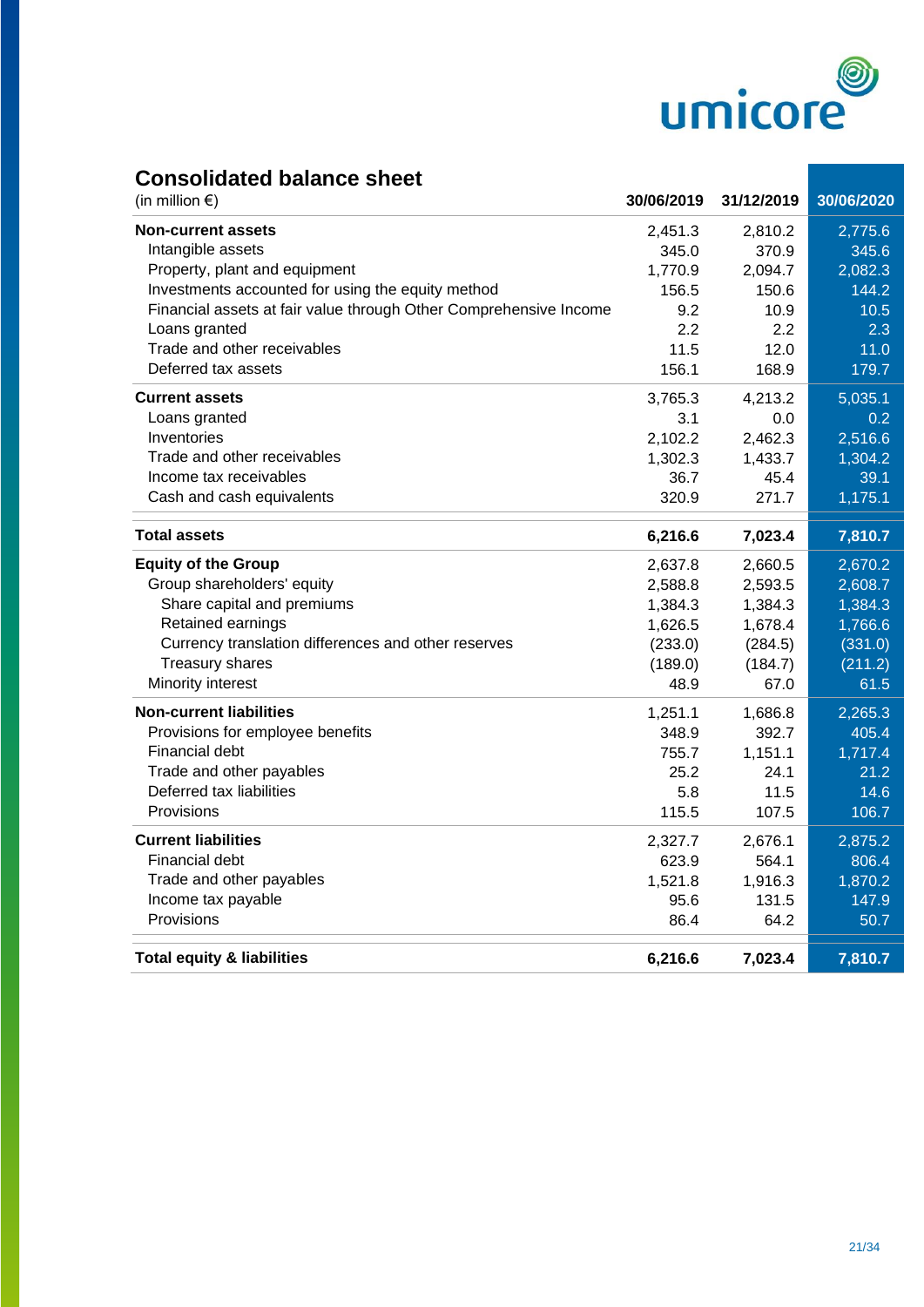

| <b>Consolidated statement of</b><br>changes in the equity of the<br>Group<br>(in million $\epsilon$ )          | Share capital<br>& premiums | <b>Reserves</b> | <b>Currency</b><br>translation &<br>other<br>reserves | <b>Treasury</b><br>shares | <b>Minority</b><br>interest | <b>Total for</b><br>continuing<br>operations |
|----------------------------------------------------------------------------------------------------------------|-----------------------------|-----------------|-------------------------------------------------------|---------------------------|-----------------------------|----------------------------------------------|
| Balance at the beginning of H1 2019                                                                            | 1,384.3                     | 1,610.8         | (227.6)                                               | (158.1)                   | 49.9                        | 2,659.3                                      |
| Change in accounting policies                                                                                  |                             | (34.1)          |                                                       |                           | 0.5                         | (33.5)                                       |
| Restated balance at the beginning of H1 2019                                                                   | 1,384.3                     | 1,576.7         | (227.6)                                               | (158.1)                   | 50.5                        | 2,625.7                                      |
| Result of the period                                                                                           |                             | 148.3           |                                                       |                           | 3.1                         | 151.4                                        |
| Other comprehensive income for the period<br>Total comprehensive income for the period                         |                             | 148.3           | (13.6)<br>(13.6)                                      |                           | 0.8<br>3.9                  | (12.8)<br>138.6                              |
| Changes in share-based payment reserves<br>Capital increase<br>Dividend                                        |                             | (96.2)          | 8.2                                                   |                           | 0.2<br>(5.6)                | 8.2<br>0.2<br>(101.8)                        |
| <b>Transfers</b><br>Changes in treasury shares                                                                 |                             | (2.4)           |                                                       | 2.4<br>(33.3)             |                             | (33.3)                                       |
| Balance at the end of H1 2019                                                                                  | 1,384.3                     | 1,626.5         | (233.0)                                               | (189.0)                   | 48.9                        | 2,637.7                                      |
| Result of the period<br>Other comprehensive income for the period<br>Total comprehensive income for the period |                             | 139.5<br>139.5  | (48.9)<br>(48.9)                                      |                           | 8.4<br>0.0<br>8.4           | 147.8<br>(48.9)<br>98.9                      |
| Capital increase<br>Dividend<br><b>Transfers</b>                                                               |                             | (90.2)<br>2.5   | (2.5)                                                 |                           | 15.3<br>(5.6)               | 15.3<br>(95.8)                               |
| Changes in treasury shares                                                                                     |                             |                 |                                                       | 4.3                       |                             | 4.3                                          |
| Balance at the end of H2 2019                                                                                  | 1,384.3                     | 1,678.4         | (284.5)                                               | (184.7)                   | 67.0                        | 2,660.5                                      |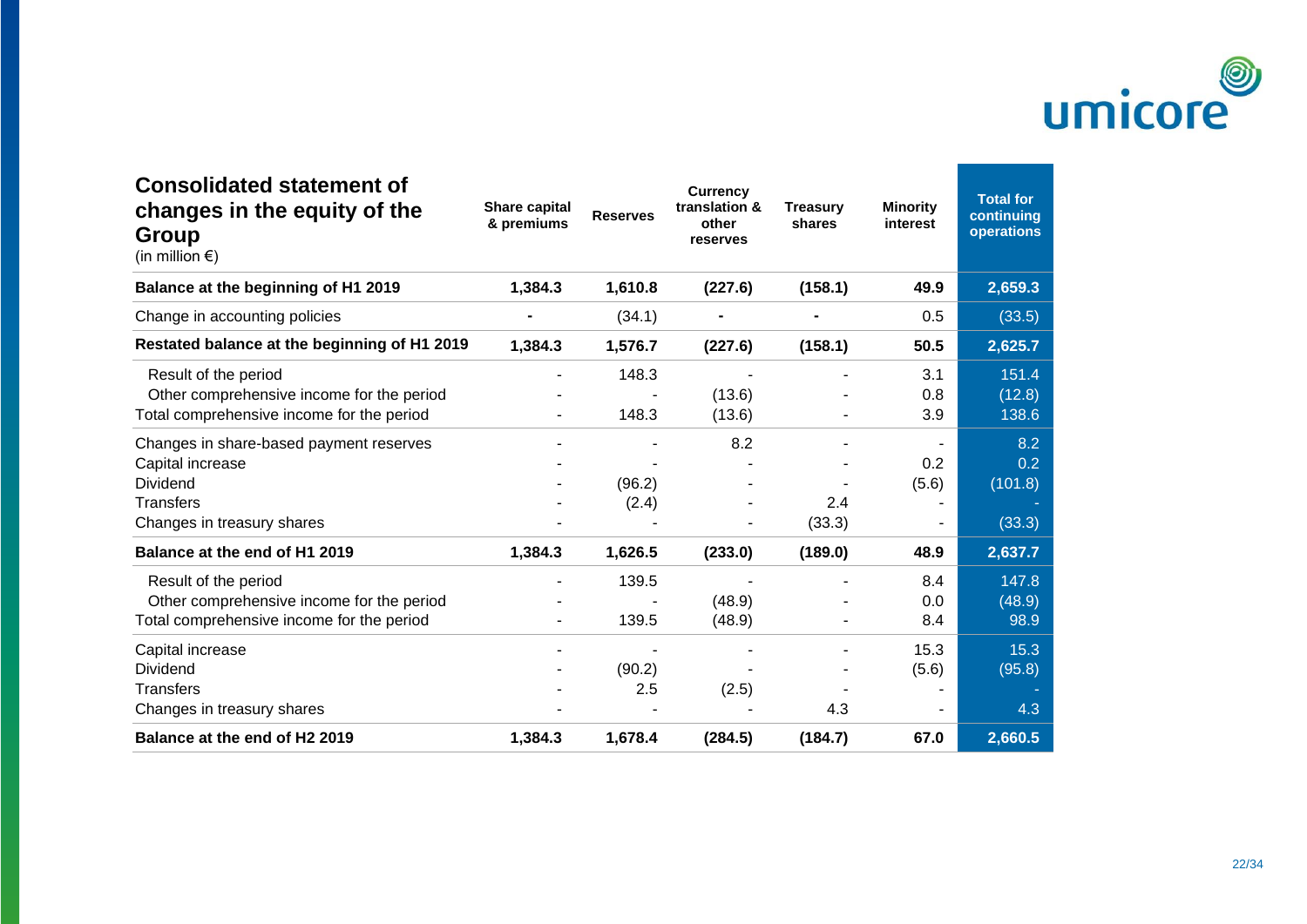

| <b>Consolidated statement of</b><br>changes in the equity of the<br>Group<br>(in million $\epsilon$ ) | Share capital<br>& premiums | <b>Reserves</b> | <b>Currency</b><br>translation &<br>other<br>reserves | Treasury<br>shares | <b>Minority</b><br>interest | <b>Total for</b><br>continuing<br>operations |
|-------------------------------------------------------------------------------------------------------|-----------------------------|-----------------|-------------------------------------------------------|--------------------|-----------------------------|----------------------------------------------|
| Balance at the beginning of H1 2020                                                                   | 1,384.3                     | 1,678.4         | (284.5)                                               | (184.7)            | 67.0                        | 2,660.5                                      |
| Result of the period                                                                                  |                             | 90.9            |                                                       |                    | 1.5                         | 92.4                                         |
| Other comprehensive income for the period                                                             |                             |                 | (94.4)                                                |                    | (3.2)                       | (97.6)                                       |
| Total comprehensive income for the period                                                             |                             | 90.9            | (94.4)                                                | $\overline{a}$     | (1.8)                       | (5.2)                                        |
| Changes in share-based payment reserves                                                               |                             | ٠               | 10.1                                                  |                    |                             | 10.1                                         |
| Convertible Bond - conversion rights*                                                                 |                             |                 | 37.7                                                  |                    |                             | 37.7                                         |
| <b>Dividend</b>                                                                                       |                             |                 |                                                       |                    | (3.8)                       | (3.8)                                        |
| <b>Transfers</b>                                                                                      |                             | (2.7)           | ٠                                                     | 2.7                |                             |                                              |
| Changes in treasury shares                                                                            |                             |                 | $\sim$                                                | (29.3)             | ۰.                          | (29.3)                                       |
| Balance at the end of H1 2020                                                                         | 1,384.3                     | 1,766.6         | (331.0)                                               | (211.2)            | 61.5                        | 2,670.2                                      |

\* The conversion rights embedded in the EUR 500 million convertible bond issued on June 23 2020 were valued at EUR 37.7 million net of transaction costs and deferred taxes. This value according to the IFRS rules will not be remeasured over time, nor at conversion nor at maturity.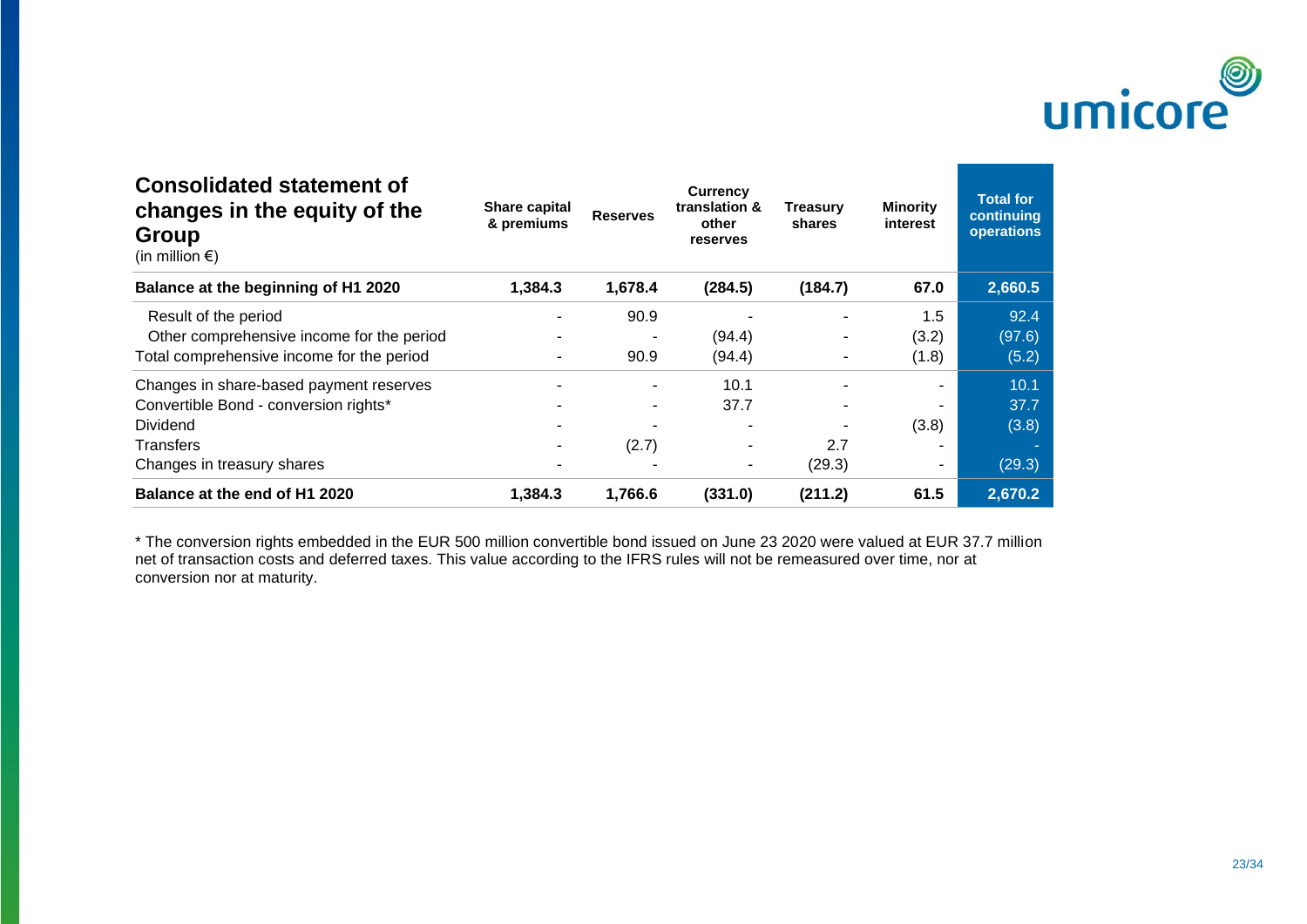

## **Consolidated cashflow statement H1 H1 H2 H1**

| (in million $\epsilon$ )                                                                   | 2019            | 2019            | 2020              |
|--------------------------------------------------------------------------------------------|-----------------|-----------------|-------------------|
| Profit (loss) from continuing operations                                                   | 151.4           | 147.8           | 92.4              |
| Adjustments for profit of equity companies                                                 | (6.0)           | (2.7)           | 1.9               |
| Adjustment for non-cash transactions                                                       | 94.3            | 113.0           | 192.4             |
| Adjustments for items to disclose separately or under investing and<br>financing cashflows | 58.3            | 71.3            | 60.7              |
| Change in working capital requirement                                                      | 10.4            | (88.9)          | (71.9)            |
| Cashflow generated from operations                                                         | 308.4           | 240.6           | 275.5             |
| Dividend received                                                                          | 1.9             | 9.6             | 2.0               |
| Tax paid during the period                                                                 | (64.8)          | (21.9)          | (28.5)            |
| Government grants received                                                                 | 0.1             | 5.3             | 0.1               |
| Net operating cashflow                                                                     | 245.6           | 233.6           | 249.1             |
| Acquisition of property, plant and equipment                                               | (234.8)         | (294.7)         | (145.5)           |
| Acquisition of intangible assets                                                           | (23.2)          | (35.1)          | (21.8)            |
| Acquisition of new subsidiaries, net of cash acquired                                      |                 | (188.1)         | 0.0               |
| Acquisition of financial assets                                                            | (0.6)           | (1.8)           | (0.1)             |
| New loans extended                                                                         | (0.1)           | (0.1)           | (0.1)             |
| Sub-total acquisitions                                                                     | (258.6)         | (519.9)         | (167.4)           |
| Disposal of property, plant and equipment                                                  | 5.8             | 6.0             | 0.2               |
| Disposal of intangible assets                                                              |                 | 9.3             | 6.3               |
| Disposal of subsidiaries and associates, net of cash disposed                              | 0.9             |                 | 0.3               |
| Repayment of loans                                                                         | 3.6             | 2.8             | 0.0               |
| Sub-total disposals                                                                        | 10.3            | 18.1            | 6.8               |
| Net cashflow generated by (used in) investing activities                                   | (248.3)         | (501.7)         | (160.6)           |
| Capital increase (decrease) minority                                                       | 0.2             | 15.3            |                   |
| Own shares                                                                                 | (33.3)          | 4.3             | (29.3)            |
| Lease liability change                                                                     | (6.8)           | (9.7)           | (9.0)             |
| Interest received                                                                          | 2.1             | 2.5             | 1.3               |
| Interest paid                                                                              | (22.8)          | (21.4)          | (29.7)            |
| New loans and repayments                                                                   | 168.8           | 348.3           | 853.9             |
| Dividends paid to Umicore shareholders                                                     | (96.1)          | (90.3)          | 0.0               |
| Dividends paid to minority shareholders                                                    | (3.5)           | (7.7)           | (2.2)<br>785.1    |
| Net cashflow generated by (used in) financing activities                                   | 8.6             | 241.3           |                   |
| Effect of exchange rate fluctuations                                                       | 3.8             | (0.8)           | 9.7               |
| Total net cashflow of the period                                                           | 9.7             | (27.6)          | 883.3             |
| Net cash and cash equivalents at the beginning of the period for<br>continuing operations  | 257.1           | 266.8           | 239.2             |
| Net cash and cash equivalents at the end of the period for<br>continuing operations        | 266.8           | 239.2           | 1,122.6           |
| of which cash and cash equivalents<br>of which bank overdrafts                             | 320.9<br>(54.1) | 271.7<br>(32.5) | 1,175.1<br>(52.5) |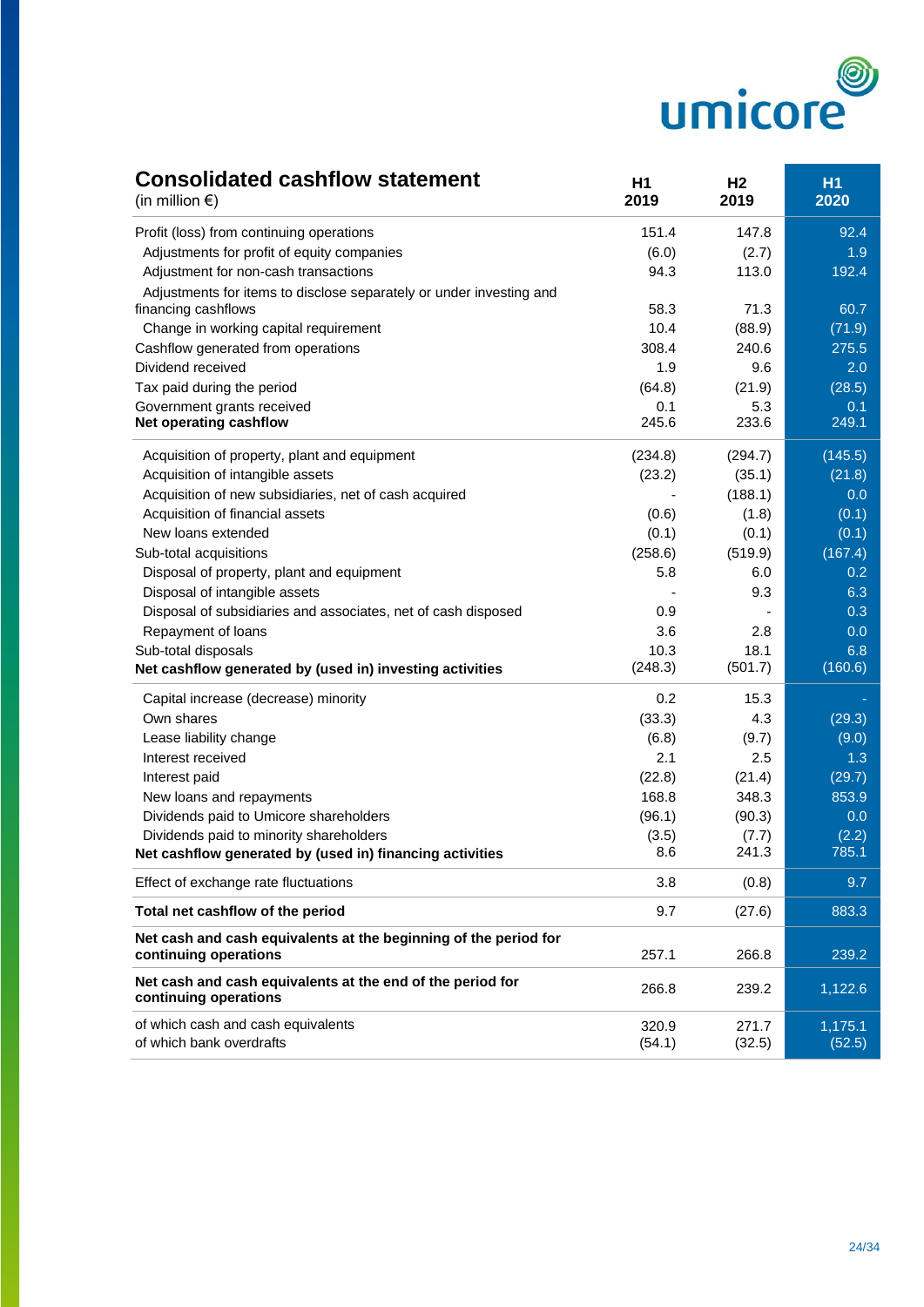

# Notes to the consolidated condensed interim financial information for the period ended on 30 June 2020

#### Note 1: Basis of preparation

The condensed consolidated interim financial statements for the six months ended 30 June 2020 have been prepared in accordance with IAS 34 Interim Financial Reporting as adopted by the European Union.

They do not include all the information required for full annual financial statements and should therefore be read in conjunction with the consolidated financial statements for the year 2019 as published in the 2019 Annual Report.

The condensed consolidated interim financial statements were authorised for issue by the Board of Directors held on 30 July 2020.

#### Note 2: Changes in accounting policies and presentation rules and impacts

The accounting policies applied in the preparation of the consolidated condensed interim financial information are consistent with those followed in the preparation of Umicore's annual financial statements for the year ended 31 December 2019.

Umicore has not early adopted any other standard, interpretation or amendment that has been issued but is not yet effective.

#### Note 3: Segment information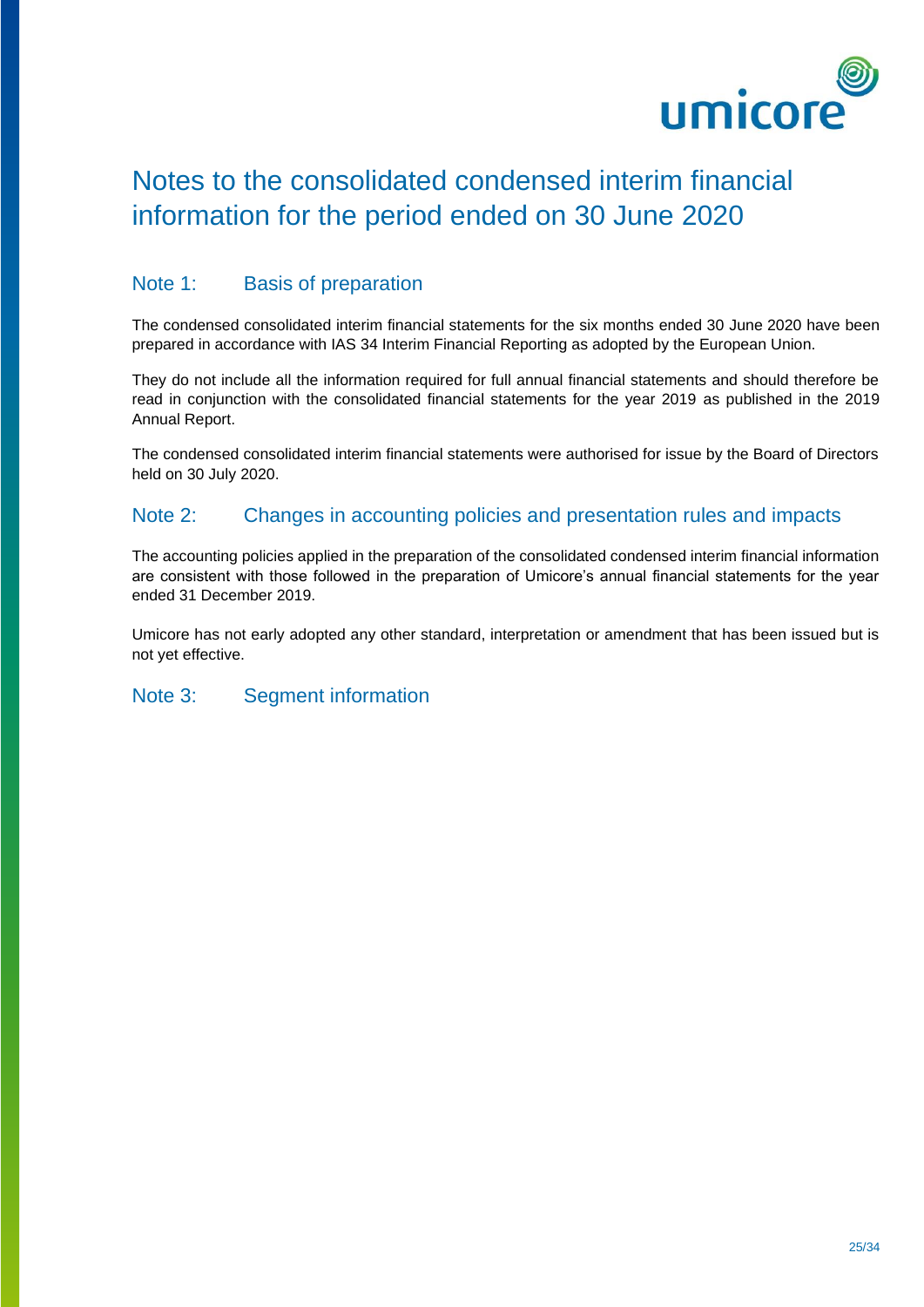

| <b>Condensed segment information</b><br>H1 2019<br>(in million $\epsilon$ ) | <b>Catalysis</b>         | Energy &<br><b>Surface</b><br><b>Technologies</b> | <b>Recycling</b> | Corporate | <b>Eliminations</b> | <b>Total</b><br><b>Continued</b><br>operations | <b>Total</b> |
|-----------------------------------------------------------------------------|--------------------------|---------------------------------------------------|------------------|-----------|---------------------|------------------------------------------------|--------------|
| Total segment turnover                                                      | 1,997.6                  | 1,414.5                                           | 4,704.7          | 29.2      | (564.6)             | 7,581.3                                        | 7,581.3      |
| of which external turnover                                                  | 1,957.6                  | 1,387.1                                           | 4,207.3          | 29.2      |                     | 7,581.3                                        | 7,581.3      |
| of which inter-segment turnover                                             | 40.0                     | 27.3                                              | 497.4            |           | (564.6)             | 0.0                                            | 0.0          |
| Total segment revenues (excluding metal)                                    | 716.5                    | 607.2                                             | 313.3            | ۰         | (2.6)               | 1,634.4                                        | 1,634.4      |
| of which external revenues (excluding metal)                                | 715.8                    | 607.1                                             | 311.5            |           |                     | 1,634.4                                        | 1,634.4      |
| of which inter-segment revenues (excluding metal)                           | 0.7                      | 0.1                                               | 1.8              |           | (2.6)               |                                                |              |
| <b>Adjusted EBIT</b>                                                        | 86.6                     | 101.6                                             | 76.4             | (25.0)    |                     | 239.6                                          | 239.6        |
| of which from operating result                                              | 86.6                     | 100.0                                             | 76.4             | (29.6)    | ٠                   | 233.3                                          | 233.3        |
| of which from equity method companies                                       | ۰                        | 1.6                                               |                  | 4.6       |                     | 6.3                                            | 6.3          |
| <b>EBIT adjustments</b>                                                     | $\overline{\phantom{a}}$ | (4.6)                                             | 1.4              | (0.3)     | ٠                   | (3.4)                                          | (3.4)        |
| of which from operating result                                              |                          | (4.6)                                             | 1.4              | (0.0)     |                     | (3.2)                                          | (3.2)        |
| of which from equity method companies                                       |                          |                                                   |                  | (0.2)     |                     | (0.2)                                          | (0.2)        |
| <b>Total EBIT</b>                                                           | 86.6                     | 97.0                                              | 77.7             | (25.3)    |                     | 236.1                                          | 236.1        |
| of which from operating result                                              | 86.6                     | 95.4                                              | 77.7             | (29.6)    | ۰                   | 230.1                                          | 230.1        |
| of which from equity method companies                                       |                          | 1.6                                               |                  | 4.4       |                     | 6.0                                            | 6.0          |
| Capital expenditure                                                         | 44.7                     | 147.4                                             | 38.6             | 10.3      |                     | 241.0                                          | 241.0        |
| Depreciation & amortization                                                 | 37.8                     | 41.4                                              | 30.7             | 7.3       |                     | 117.2                                          | 117.2        |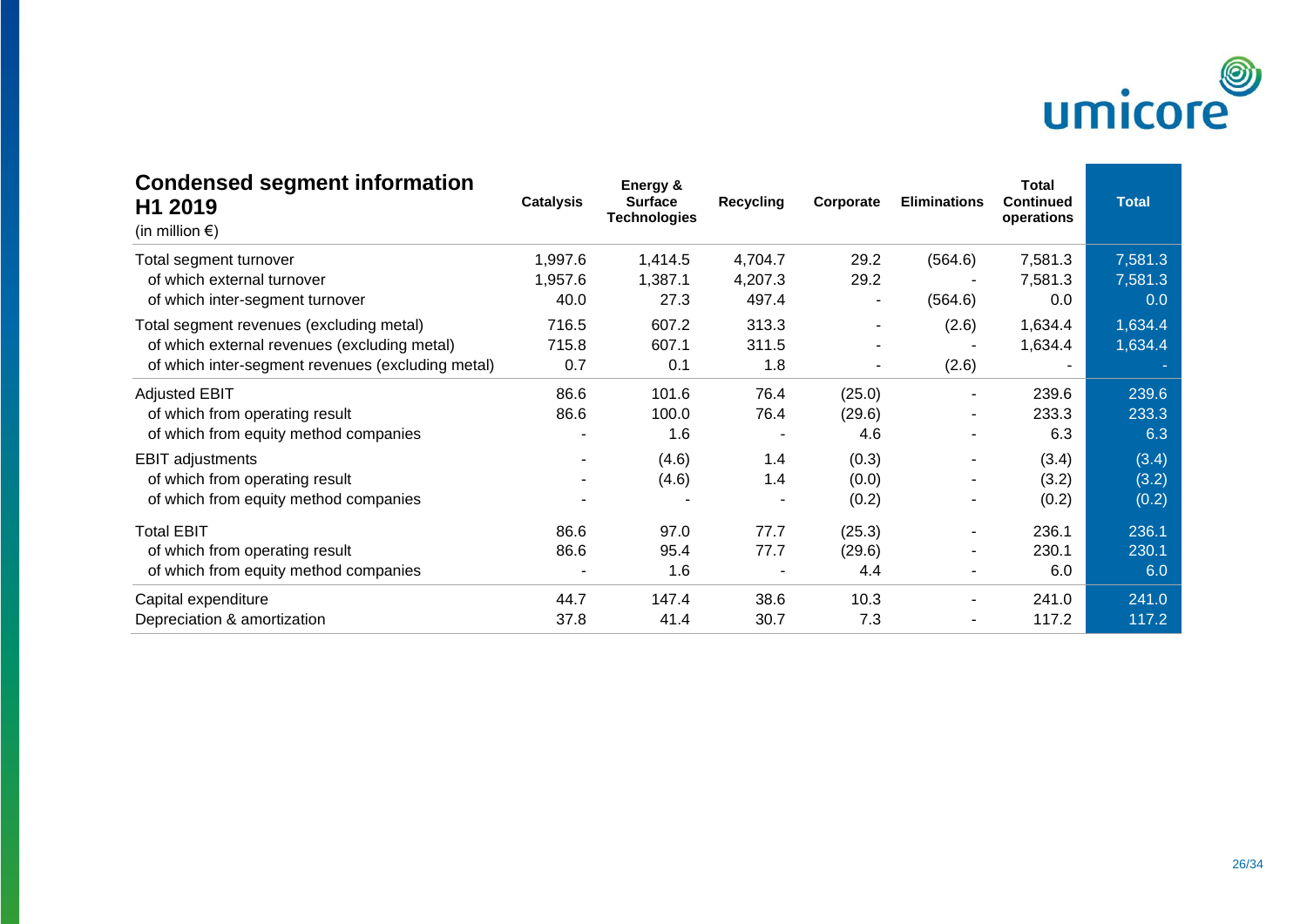

| <b>Condensed segment information</b><br>H <sub>2</sub> 2019<br>(in million $\epsilon$ ) | <b>Catalysis</b> | Energy &<br><b>Surface</b><br><b>Technologies</b> | <b>Recycling</b>         | Corporate | <b>Eliminations</b> | <b>Total</b><br><b>Continued</b><br>operations | <b>Total</b> |
|-----------------------------------------------------------------------------------------|------------------|---------------------------------------------------|--------------------------|-----------|---------------------|------------------------------------------------|--------------|
| Total segment turnover                                                                  | 2,541.7          | 1,524.0                                           | 6,615.2                  | 29.6      | (806.7)             | 9,903.8                                        | 9,903.8      |
| of which external turnover                                                              | 2,487.0          | 1,490.1                                           | 5,897.1                  | 29.6      | (0.0)               | 9,903.8                                        | 9,903.8      |
| of which inter-segment turnover                                                         | 54.6             | 33.9                                              | 718.2                    |           | (806.7)             |                                                |              |
| Total segment revenues (excluding metal)                                                | 743.4            | 618.3                                             | 367.7                    |           | (3.1)               | 1,726.3                                        | 1,726.3      |
| of which external revenues (excluding metal)                                            | 742.4            | 618.2                                             | 365.7                    |           |                     | 1,726.3                                        | 1,726.3      |
| of which inter-segment revenues (excluding metal)                                       | 1.0              | 0.1                                               | 2.0                      |           | (3.1)               |                                                |              |
| <b>Adjusted EBIT</b>                                                                    | 98.6             | 80.9                                              | 111.7                    | (22.0)    | (0.0)               | 269.4                                          | 269.4        |
| of which from operating result                                                          | 98.6             | 77.2                                              | 111.7                    | (22.7)    | (0.0)               | 264.8                                          | 264.8        |
| of which from equity method companies                                                   |                  | 3.8                                               |                          | 0.8       |                     | 4.5                                            | 4.5          |
| <b>EBIT</b> adjustments                                                                 | (0.4)            | (23.5)                                            | 0.6                      | (3.0)     |                     | (26.3)                                         | (26.3)       |
| of which from operating result                                                          | (0.4)            | (23.5)                                            | 0.6                      | (1.2)     |                     | (24.5)                                         | (24.5)       |
| of which from equity method companies                                                   |                  |                                                   |                          | (1.8)     |                     | (1.8)                                          | (1.8)        |
| <b>Total EBIT</b>                                                                       | 98.3             | 57.4                                              | 112.4                    | (25.0)    | (0.0)               | 243.0                                          | 243.0        |
| of which from operating result                                                          | 98.3             | 53.7                                              | 112.4                    | (23.9)    | (0.0)               | 240.3                                          | 240.3        |
| of which from equity method companies                                                   |                  | 3.8                                               | $\overline{\phantom{a}}$ | (1.1)     |                     | 2.7                                            | 2.7          |
| Capital expenditure                                                                     | 59.3             | 200.3                                             | 43.5                     | 8.7       |                     | 311.7                                          | 311.7        |
| Depreciation & amortization                                                             | 40.7             | 46.9                                              | 31.6                     | 7.6       |                     | 126.8                                          | 126.8        |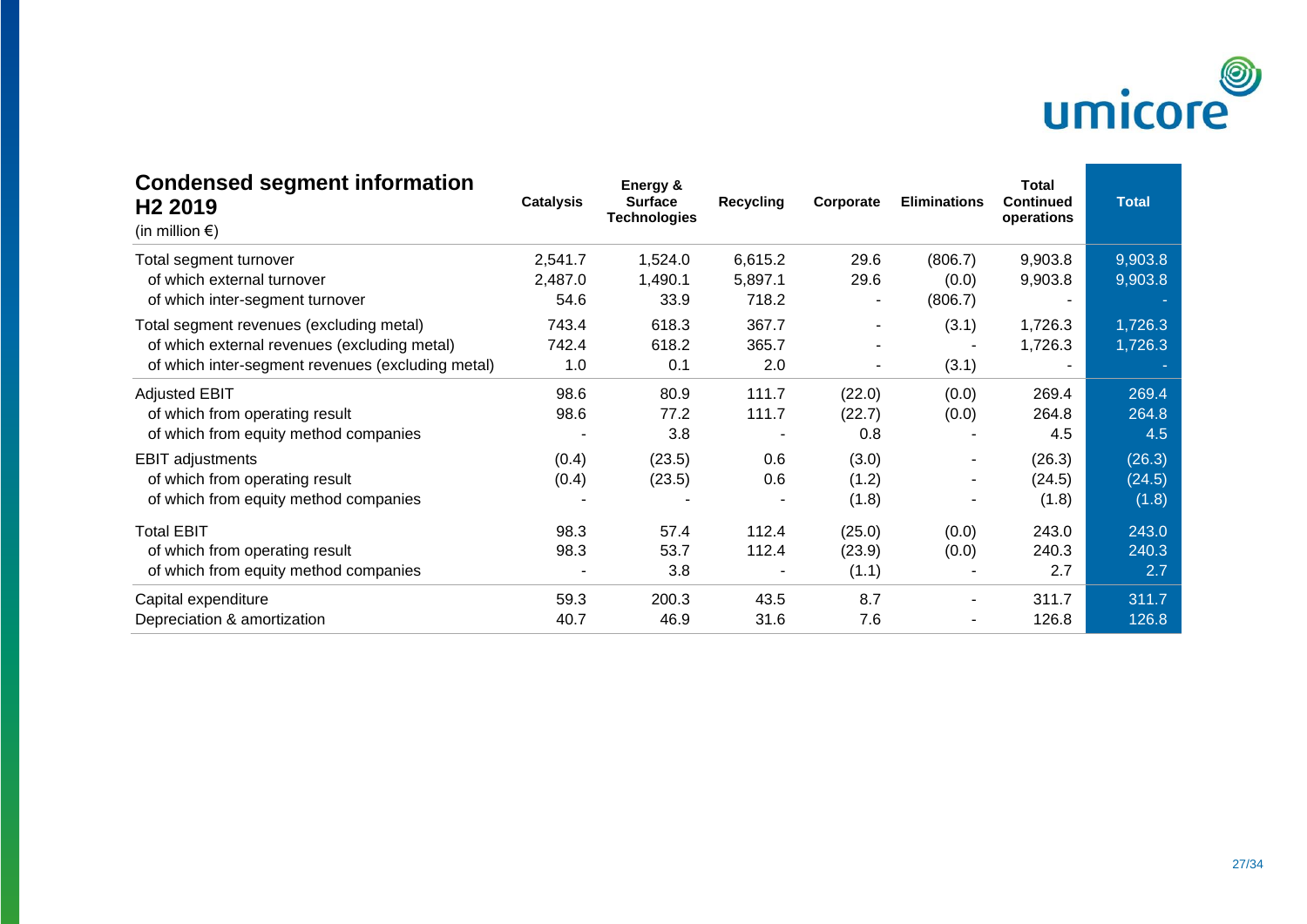

| <b>Condensed segment information</b><br>H1 2020<br>(in million $\epsilon$ ) | <b>Catalysis</b> | Energy &<br><b>Surface</b><br><b>Technologies</b> | <b>Recycling</b> | Corporate | <b>Eliminations</b> | <b>Total</b><br><b>Continued</b><br>operations | <b>Total</b> |
|-----------------------------------------------------------------------------|------------------|---------------------------------------------------|------------------|-----------|---------------------|------------------------------------------------|--------------|
| Total segment turnover                                                      | 2,387.8          | 1,459.6                                           | 6,989.6          | 12.1      | (881.9)             | 9,967.3                                        | 9,967.3      |
| of which external turnover                                                  | 2,312.7          | 1,413.2                                           | 6,229.3          | 12.1      |                     | 9,967.3                                        | 9,967.3      |
| of which inter-segment turnover                                             | 75.1             | 46.4                                              | 760.4            |           | (881.9)             | (0.0)                                          | (0.0)        |
| Total segment revenues (excluding metal)                                    | 570.6            | 556.7                                             | 440.0            | ۰         | (3.6)               | 1,563.7                                        | 1,563.7      |
| of which external revenues (excluding metal)                                | 569.9            | 556.6                                             | 437.2            |           |                     | 1,563.7                                        | 1,563.7      |
| of which inter-segment revenues (excluding metal)                           | 0.7              | 0.1                                               | 2.8              |           | (3.6)               |                                                |              |
| <b>Adjusted EBIT</b>                                                        | 21.4             | 54.2                                              | 191.1            | (23.7)    |                     | 243.0                                          | 243.0        |
| of which from operating result                                              | 21.4             | 51.9                                              | 191.1            | (24.7)    | ٠                   | 239.8                                          | 239.8        |
| of which from equity method companies                                       |                  | 2.3                                               |                  | 1.0       |                     | 3.3                                            | 3.3          |
| <b>EBIT adjustments</b>                                                     | (55.4)           | (11.2)                                            | (0.8)            | (4.9)     | ۰                   | (72.3)                                         | (72.3)       |
| of which from operating result                                              | (55.4)           | (11.2)                                            | (0.8)            | 0.3       |                     | (67.1)                                         | (67.1)       |
| of which from equity method companies                                       |                  |                                                   |                  | (5.2)     |                     | (5.2)                                          | (5.2)        |
| <b>Total EBIT</b>                                                           | (34.0)           | 43.0                                              | 190.3            | (28.5)    |                     | 170.8                                          | 170.8        |
| of which from operating result                                              | (34.0)           | 40.7                                              | 190.3            | (24.4)    | ۰                   | 172.7                                          | 172.7        |
| of which from equity method companies                                       |                  | 2.3                                               |                  | (4.2)     | ۰                   | (1.9)                                          | (1.9)        |
| Capital expenditure                                                         | 32.4             | 81.8                                              | 27.7             | 10.4      |                     | 152.2                                          | 152.2        |
| Depreciation & amortization                                                 | 39.6             | 55.3                                              | 31.2             | 6.6       |                     | 132.8                                          | 132.8        |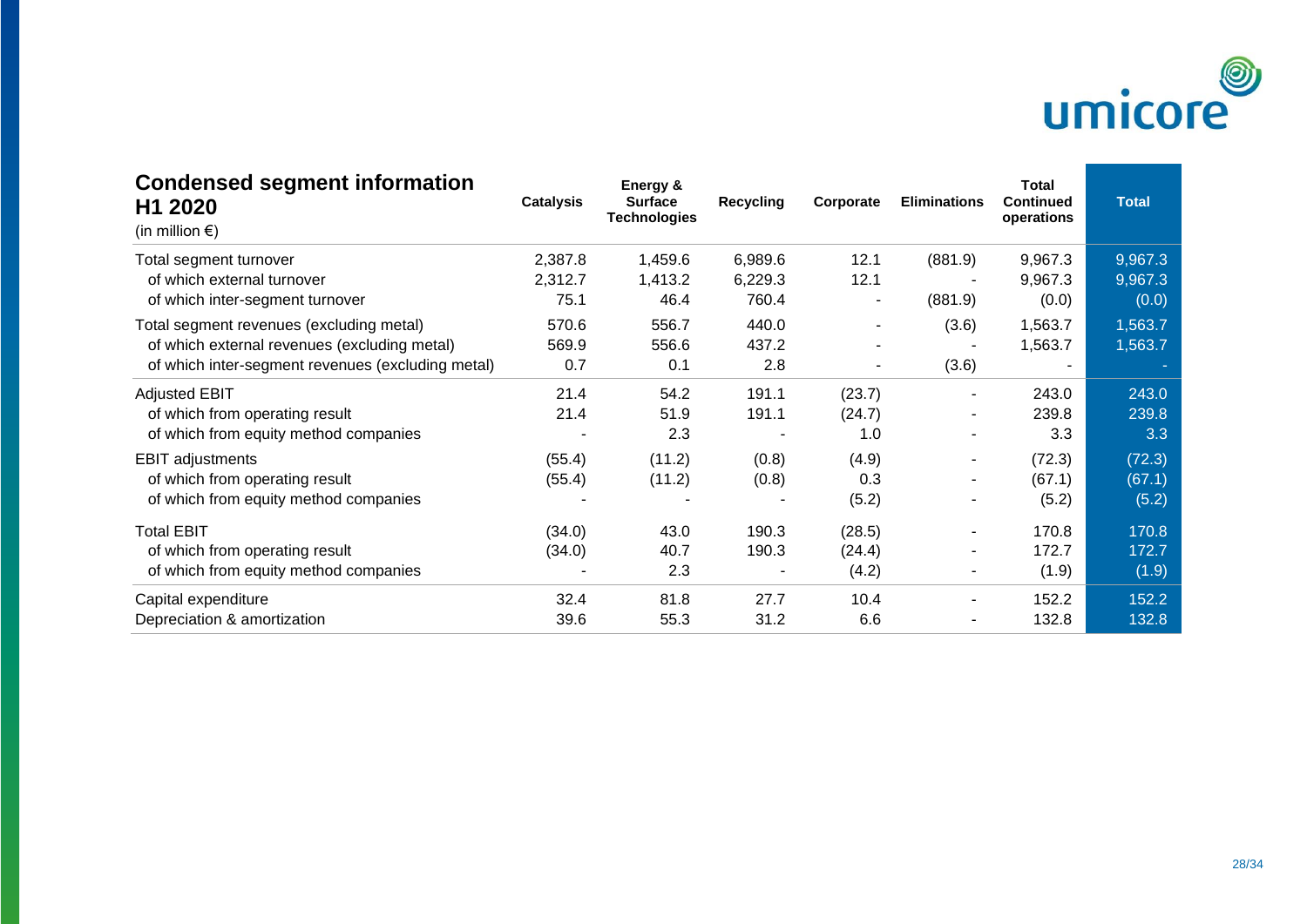

## Note 4: Adjustments included in the results, including discontinued operations

| <b>Impact of adjustments</b><br>(in million $\epsilon$ )                                                        | <b>Total</b>          | of which:<br>adjusted | <b>Adjustments</b>        |
|-----------------------------------------------------------------------------------------------------------------|-----------------------|-----------------------|---------------------------|
| H1 2019                                                                                                         |                       |                       |                           |
| Profit from operations<br>of which income from other financial investments<br>Result of companies accounted for | 230.1<br>1.0          | 233.3<br>1.0          | (3.2)                     |
| using the equity method<br>EBIT                                                                                 | 6.0<br>236.1          | 6.3<br>239.6          | (0.2)<br>(3.4)            |
| Finance cost<br>Tax                                                                                             | (39.2)<br>(45.5)      | (39.2)<br>(46.2)      | 0.7                       |
| Net result<br>of which minority share<br>of which Group share                                                   | 151.4<br>3.1<br>148.3 | 154.1<br>3.1<br>151.0 | (2.7)<br>(2.7)            |
| H <sub>2</sub> 2019                                                                                             |                       |                       |                           |
| Profit from operations<br>of which income from other financial investments<br>Result of companies accounted for | 240.3<br>(0.3)        | 264.8<br>0.0          | (24.5)<br>(0.4)           |
| using the equity method<br><b>EBIT</b>                                                                          | 2.7<br>243.0          | 4.5<br>269.4          | (1.8)<br>(26.3)           |
| Finance cost<br>Tax                                                                                             | (44.0)<br>(51.2)      | (44.0)<br>(56.3)      | 5.1                       |
| Net result<br>of which minority share<br>of which Group share                                                   | 147.8<br>8.4<br>139.5 | 169.1<br>8.4<br>160.7 | (21.2)<br>(21.2)          |
| H <sub>1</sub> 2020                                                                                             |                       |                       |                           |
| Profit from operations<br>of which income from other financial investments<br>Result of companies accounted for | 172.7<br>0.5          | 239.8<br>0.2          | (67.1)<br>0.3             |
| using the equity method<br>EBIT                                                                                 | (1.9)<br>170.8        | 3.3<br>243.0          | (5.2)<br>(72.3)           |
| Finance cost<br>Tax                                                                                             | (44.5)<br>(33.9)      | (44.5)<br>(47.5)      | 13.6                      |
| Net result<br>of which minority share<br>of which Group share                                                   | 92.4<br>1.5<br>90.9   | 151.1<br>2.7<br>148.4 | (58.7)<br>(1.2)<br>(57.5) |

## Note 5: Share based payments

A charge of € 10.1 million was recognised in the income statement in respect of stock options and shares granted to senior executives of the company in 2020.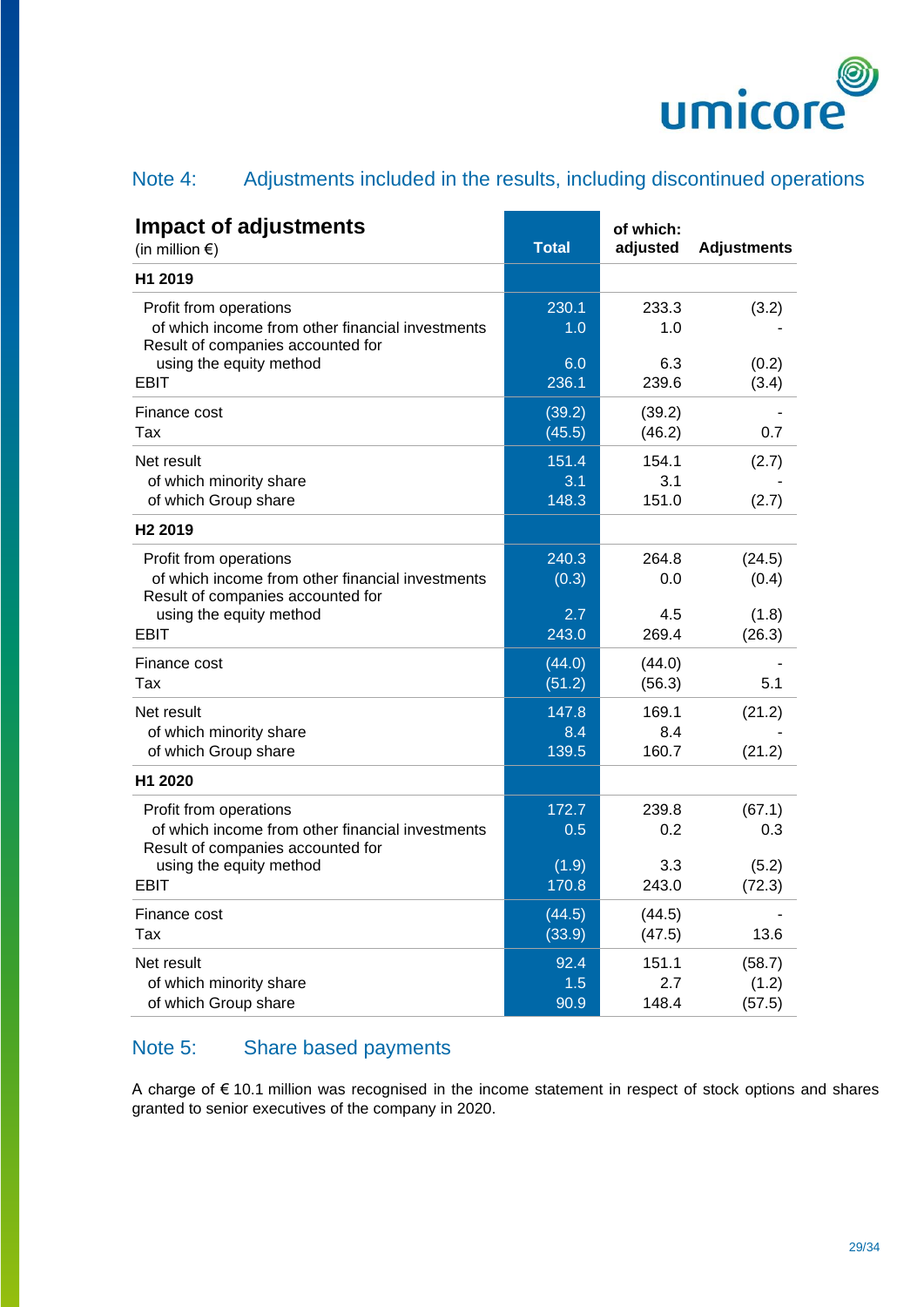

## Note 6: Financial instruments

The fair value of financial instruments held for cash flow hedge and other financial instruments are based on inputs other than quoted prices that are observable for the asset or liability, either directly or indirectly (Level 2). For financial assets at fair value through OCI, it is based on quoted prices in active markets for identical assets (Level 1).

Umicore hedges its structural and transactional commodity (metal and energy), currency and interest rate risks using respectively commodity derivatives (mainly quoted on the London Metal Exchange), currency derivatives and Interest Rate Swaps with reputed brokers and banks.

#### **6.1 Financial instruments related to cash-flow hedging**

|                                                       |                | <b>Notional or contractual</b> |                   |            |
|-------------------------------------------------------|----------------|--------------------------------|-------------------|------------|
|                                                       |                | amount                         | <b>Fair value</b> |            |
| (in thousand $\epsilon$ )                             | 31/12/2019     | 30/06/2020                     | 31/12/2019        | 30/06/2020 |
| Forward commodities sales                             | 186,117        | 140,368                        | (41, 403)         | (31, 718)  |
| Forward commodities purchases                         | (76, 930)      | (100, 224)                     | 7,538             | (8, 345)   |
| Forward currency contracts sales                      | 319,897        | 355,763                        | (829)             | (19,085)   |
| Forward currency contracts purchases                  | (64, 264)      | (71, 163)                      | 6,250             | 8,354      |
| Forward IRS contracts                                 | 40,000         | 40,000                         | (687)             | (754)      |
| Total fair value impact subsidiaries                  | $\blacksquare$ |                                | (29, 130)         | (51, 548)  |
| Recognized under trade and other receivables          |                | ٠                              | 19,699            | 10,992     |
| Recognized under trade and other payables             | ٠              | ÷                              | (48,829)          | (62, 540)  |
| Total fair value impact associates and joint ventures | ٠              | ۰.                             | 72                | (1,509)    |
| <b>Total</b>                                          |                | $\blacksquare$                 | (29,058)          | (53,057)   |

The fair values of the effective hedging instruments are in the first instance recognized in the fair value reserves recorded in equity and are derecognized when the underlying forecasted or committed transactions occur.

The forward commodities sales contracts are set up to hedge primarily the precious metals. The forward commodity purchase contracts are set up to hedge primarily the electricity, gas and fuel oil price risks.

The forward currency contracts are set up to hedge USD, KRW, BRL, CNY, CAD and ZAR inter alia.

The terms and conditions of the forward contracts are common market conditions.

In those circumstances whereby the hedge accounting documentation as defined under IFRS 9 is not available, financial instruments used to hedge structural risks for metals and currencies are measured as if they were held for trading. However, such instruments are being used to hedge future probable cash-flows and are not speculative in nature.

Umicore has not faced any significant ineffectiveness on cash flow hedging in P&L in 2019 and 2020.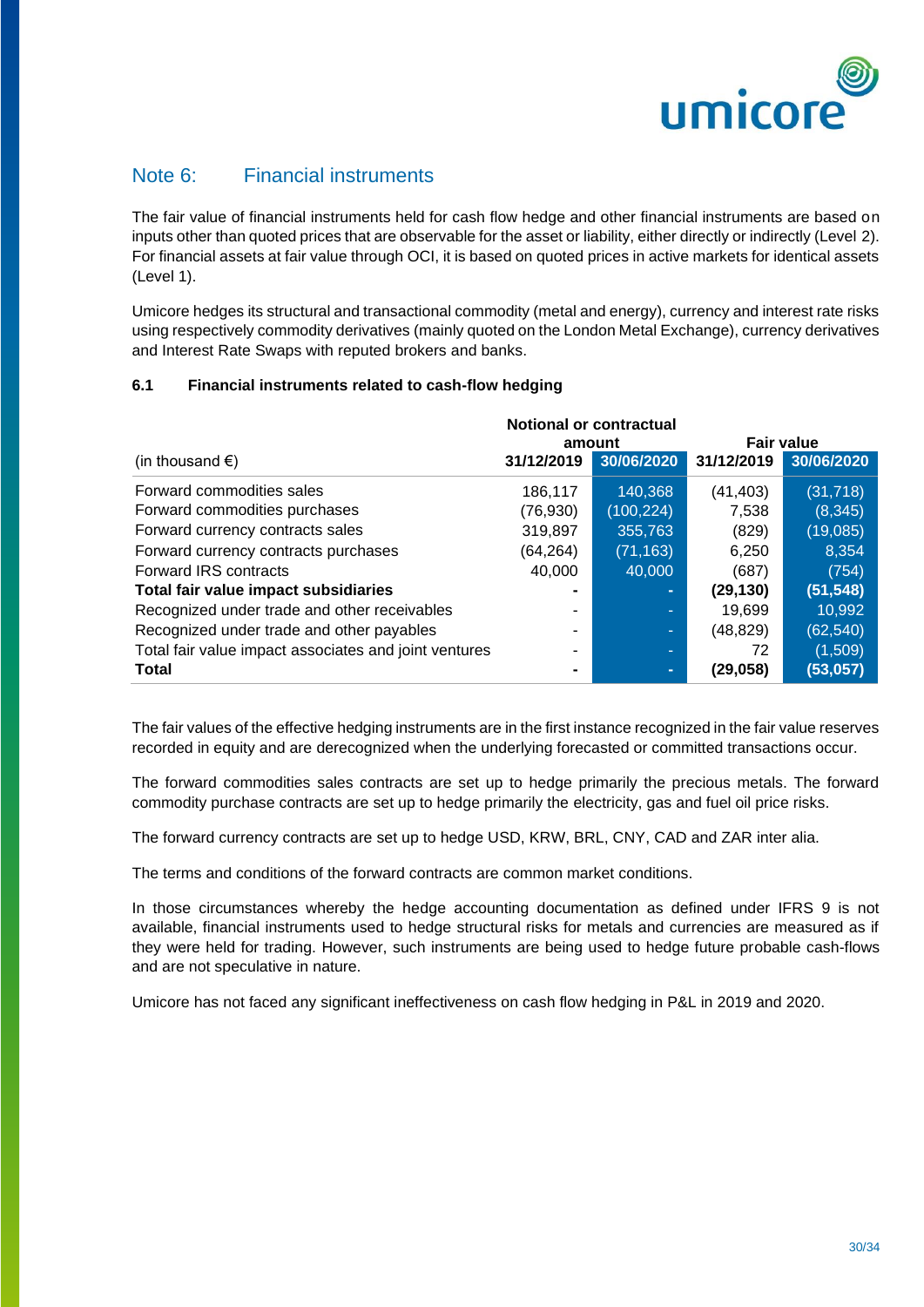

#### **6.2 Financial instruments related to fair value hedging**

|                                              |                | <b>Notional or contractual</b><br>amount |            | <b>Fair value</b> |
|----------------------------------------------|----------------|------------------------------------------|------------|-------------------|
| (in thousand $\epsilon$ )                    | 31/12/2019     | 30/06/2020                               | 31/12/2019 | 30/06/2020        |
| Forward commodities sales                    | 389,955        | 347,185                                  | 28,666     | 1,172             |
| Forward commodities purchases                | (390,761)      | (26, 992)                                | (937)      | (46)              |
| Forward currency contracts sales             | 1,346,766      | 1,404,036                                | 2,818      | 4,262             |
| Forward currency contracts purchases         | (613, 466)     | (498, 576)                               | (1,723)    | 1,909             |
| Total fair value impact subsidiaries         | $\blacksquare$ | $\blacksquare$                           | 28,824     | 7,297             |
| Recognized under trade and other receivables | ۰              | ۰.                                       | 47,495     | 24,583            |
| Recognized under trade and other payables    | ۰              | ÷                                        | (18, 670)  | (17, 286)         |
| <b>Total</b>                                 | $\blacksquare$ | ۰.                                       | 28,824     | 7,297             |

In the fair value hedge accounting as applied under IFRS 9, the fair values of the hedging instruments disclosed in the table above are immediately recognized in the income statement under Other operating income for the commodity instruments and under the Net Finance cost for the currency instruments.

#### Note 7: Shares

The total number of issued shares at the end of June is 246,400,000.

Of the 5,624,550 treasury shares held at the end of 2019, 66,430 shares were used for the employee free share program and 893,060 shares were used to honour the exercising of stock options during the period. Umicore also bought back 1,200,000 of its own shares. On 30 June 2020, Umicore owned 5,865,060 treasury shares, representing 2.38% of the total number of shares issued at that date.

#### Note 8: **IFRS** developments

New and amended standards and interpretations need to be adopted in the first interim financial statements issued after their effective date (or date of early adoption). There are no new IFRSs or IFRICs that are effective for the first time for this interim period that had a material impact on the Group, except if disclosed above in Note 2. There are as well no anticipated new IFRSs or changes to IFRSs that will have a material effect.

#### Note 9: Contingencies, accounting estimates and adjusting events

As previously disclosed, the Group has a pending file that can be qualified as a contingent liability according to the definition of IFRS. A subsidiary of Element Six Abrasives received notice of a local tax assessment for € 25 million to be grossed up with statutory interests, estimated at 30 June 2020 at € 11.5 million. Having taken expert advice, Element Six Abrasives submitted an appeal contesting the assessment and recognised the file as a contingent liability. Umicore retains a 40.22 % interest in Element Six Abrasives and accounts for the company using the equity method.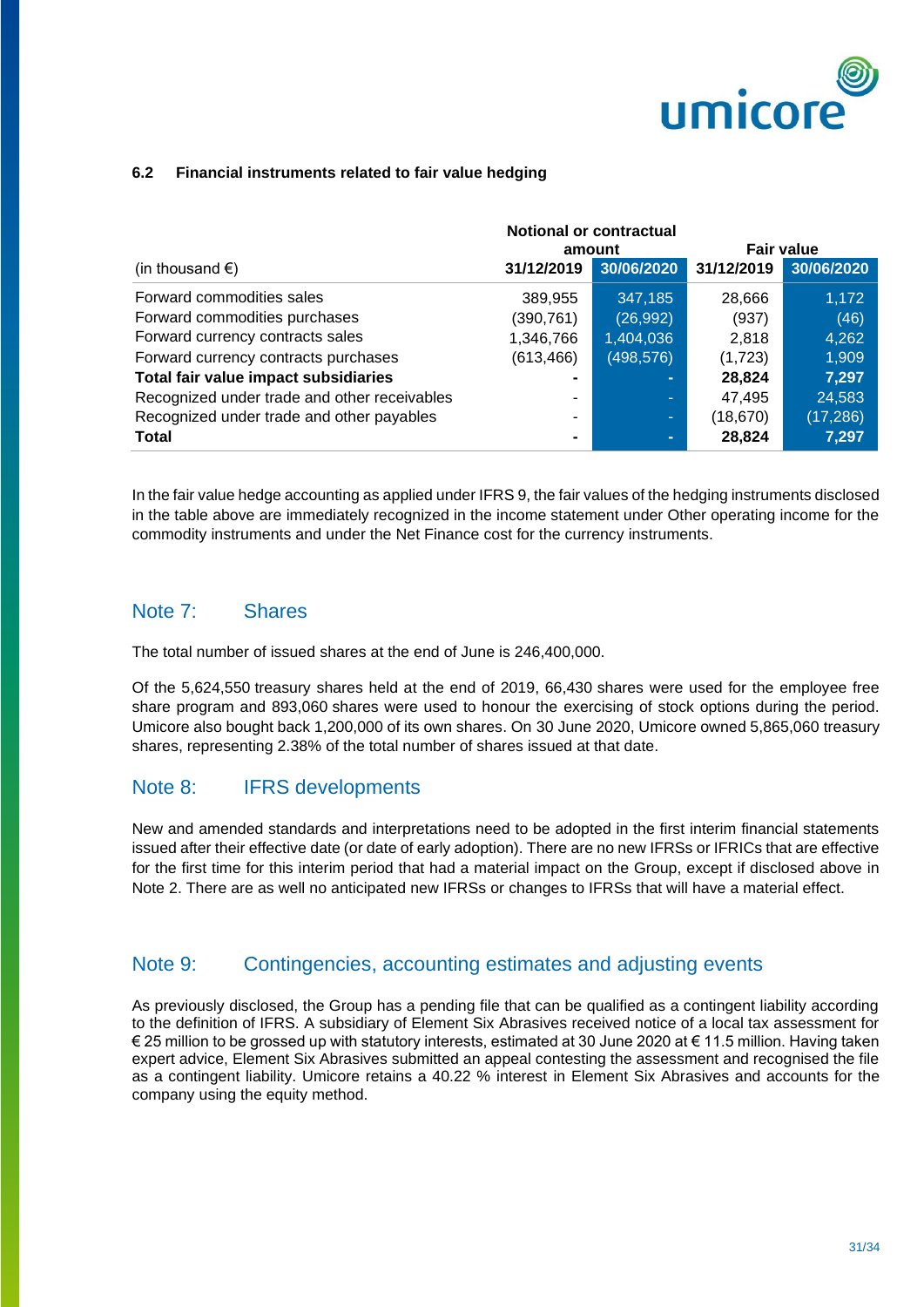

#### Note 10: Non-adjusting subsequent event

The Hoboken recycling plant is adjacent to a residential area. Every six months the lead in blood levels of children living close to the plant are monitored and unfortunately the early July readings showed elevated lead in blood readings as opposed to the historically low 2019 levels. This sudden increase came unexpectedly after multiple years of steady decreases following Umicore's environmental investments in Hoboken which reduced emissions of the plant significantly. The emissions as measured by both the authorities and Umicore were well below the legal norm and there was no indication that such an increase in lead in blood values would occur.

Umicore is now investigating potential causes that may have led to these higher readings and is forming a taskforce with the municipality to explore sustainable solutions, including the possibility of making an offer to buy certain houses. In parallel, Umicore is continuing to execute the investment program launched several years ago aiming at further reducing emissions.

## Note 11: COVID-19 impact

#### **Impairment testing**

Considering the impact of COVID-19, management assessed whether any impairment indicators existed in respect of the carrying value of Umicore's goodwill at 30 June 2020 (€200 million, including equity companies). For those businesses with goodwill that have been more substantially impacted by COVID-19, Umicore performed impairment testing based on a range of scenarios of future operating performance that confirmed no impairment was required.

As a result of decreased volumes in certain business segments, the recoverable amount of some individual non-current assets (PPE, IP and capitalized development costs) within such segments was assessed and impairments on these individual assets were accounted for when the estimated recoverable amount was lower than the carrying value of these assets. In addition, Umicore assessed its production footprint resulting in some restructuring measures. This resulted in a combined impairment charge of € 45 million (including at equity consolidated entities), accounted for mainly in Catalysis.

#### **Cash position, credit and liquidity risk**

Umicore ended the period with ample access to liquidity consisting of approximately € 1.2 billion in cash and cash equivalents, complemented with about € 1.0 billion undrawn committed bank facilities. The cash amount includes the June proceeds from a 8-year loan agreement with the European Investment Bank for an amount of € 125 million and from a 5-year convertible bond for an amount of € 500 million. Undrawn, uncommitted credit lines with core relationship banks provide additional financial flexibility. Umicore has a well-balanced debt profile with no near-term material maturities as its long-term fixed-rate debt has a phased maturity profile between 2023 and 2031 and its two syndicated loan facilities from a total of twelve banks expire in 2022 and 2025.

The debt covenants foreseen in Umicore's credit facilities provide substantial headroom.

During the first half of 2020, limits provided by one of our credit insurance policies slightly decreased and some of Umicore's customers suffered from rating downgrades. However, Umicore's accounts receivables portfolio did not show a substantial deterioration as overdues showed no structural increase nor did significant defaults occur. Moreover, the monitoring of the portfolio was intensified in order to anticipate potential risks as much as possible.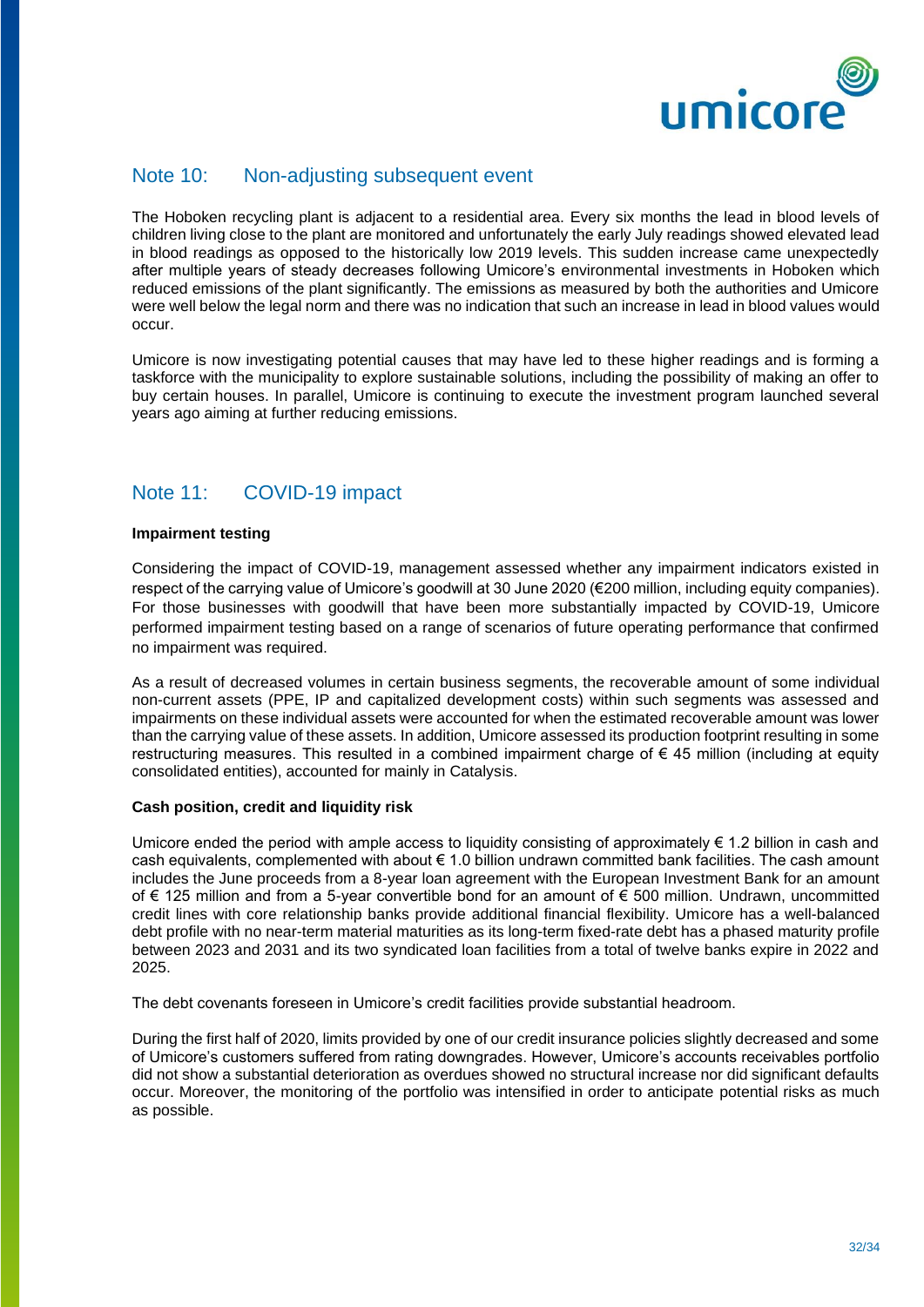

In principle, Umicore uses credit insurance as a means to mitigate the credit risk related to trade receivables. In the first half of 2020, two credit policies with two different insurers were in place. At 30 June 2020, a total of € 423 million of trade receivables were covered by those policies. Some of our businesses operate without credit insurance in which case internal credit limits are set based on publicly available financial information and business knowledge. These limits are periodically reviewed and approved by management.

## Forward looking statements

This document contains forward-looking information that involves risks and uncertainties, including statements about Umicore's plans, objectives, expectations and intentions. Readers are cautioned that forward-looking statements include known and unknown risks and are subject to significant business, economic and competitive uncertainties and contingencies, many of which are beyond the control of Umicore. Should one or more of these risks, uncertainties or contingencies materialize, or should any underlying assumptions prove incorrect, actual results could vary materially from those anticipated, expected, estimated or projected. As a result, neither Umicore nor any other person assumes any responsibility for the accuracy of these forwardlooking statements.

#### **Glossary**

For a glossary of used financial and technical terms please refer to: <http://www.umicore.com/en/investors/financial-data/glossary/>